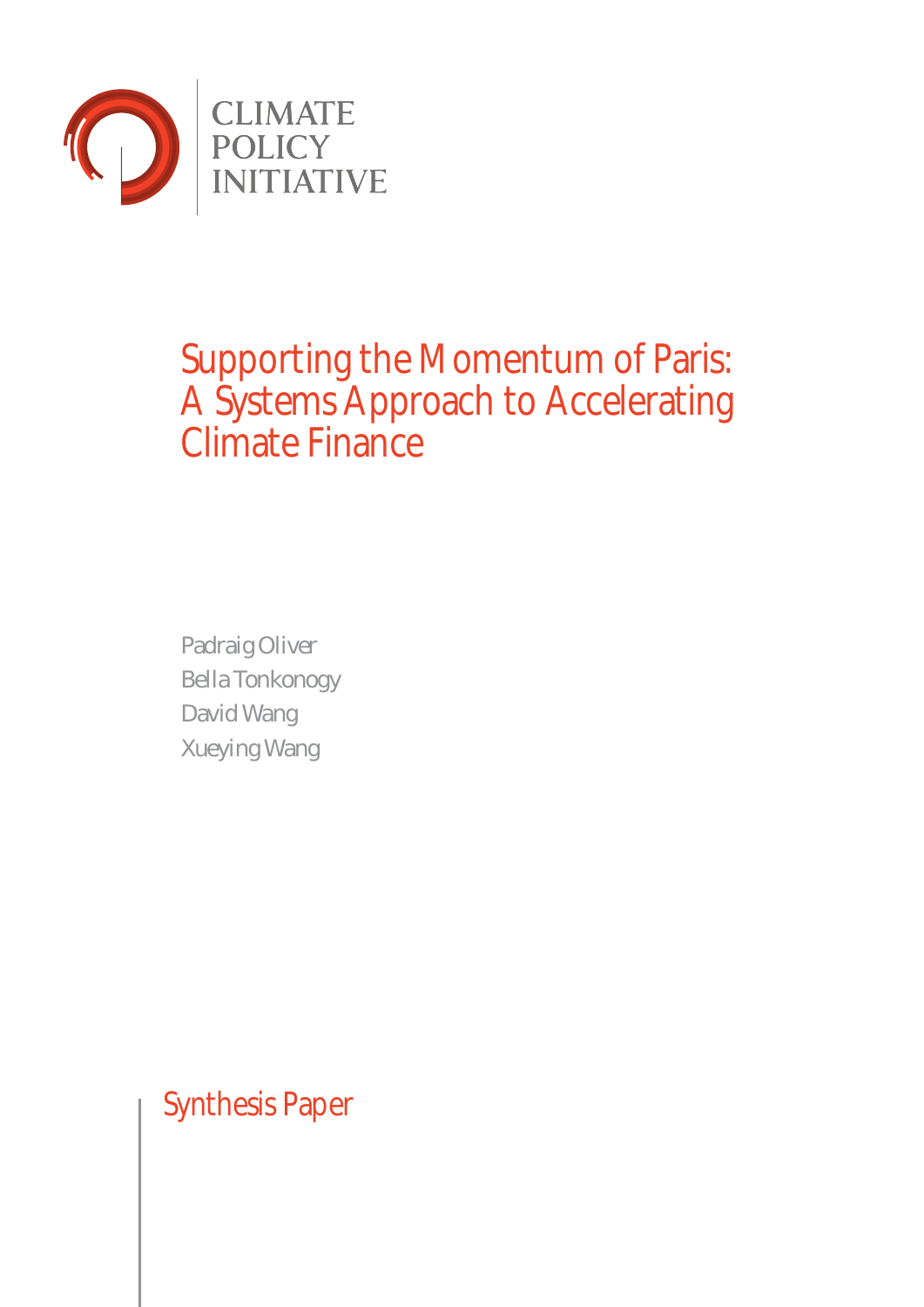| <b>Descriptors</b>     |                                                                                                                                |  |  |  |  |  |
|------------------------|--------------------------------------------------------------------------------------------------------------------------------|--|--|--|--|--|
| Sector                 | Climate Finance                                                                                                                |  |  |  |  |  |
| Region                 | Global                                                                                                                         |  |  |  |  |  |
| Keywords               | climate finance, systems thinking, networks, public finance, private finance, development                                      |  |  |  |  |  |
| Related CPI<br>Reports | Supporting the Momentum of Paris: A Systems Approach to Accelerating Climate Finance<br>(Synthesis Paper)                      |  |  |  |  |  |
|                        | A Systems Approach to Accelerating Climate Finance: Needs and Actor Analysis                                                   |  |  |  |  |  |
|                        | A Systems Approach to Accelerating Climate Finance: Exploring Methods and Approaches<br>to Systems Thinking in Climate Finance |  |  |  |  |  |
| Contact                | Padraig Oliver<br>padraig.oliver@cpiclimatefinance.org                                                                         |  |  |  |  |  |
|                        |                                                                                                                                |  |  |  |  |  |
|                        |                                                                                                                                |  |  |  |  |  |

## **About CPI**

With deep expertise in policy and finance, CPI works to improve the most important energy and land use practices around the world. Our mission is to help governments, businesses, and financial institutions drive growth while addressing climate risk. CPI works in places that provide the most potential for policy impact including Brazil, Europe, India, Indonesia, and the United States.

Copyright © 2018 Climate Policy Initiative www.climatepolicyinitiative.org

All rights reserved. CPI welcomes the use of its material for noncommercial purposes, such as policy discussions or educational activities, under a Creative Commons Attribution-NonCommercial-ShareAlike 4.0 Unported License. For commercial use, please contact admin@cpisf.org.

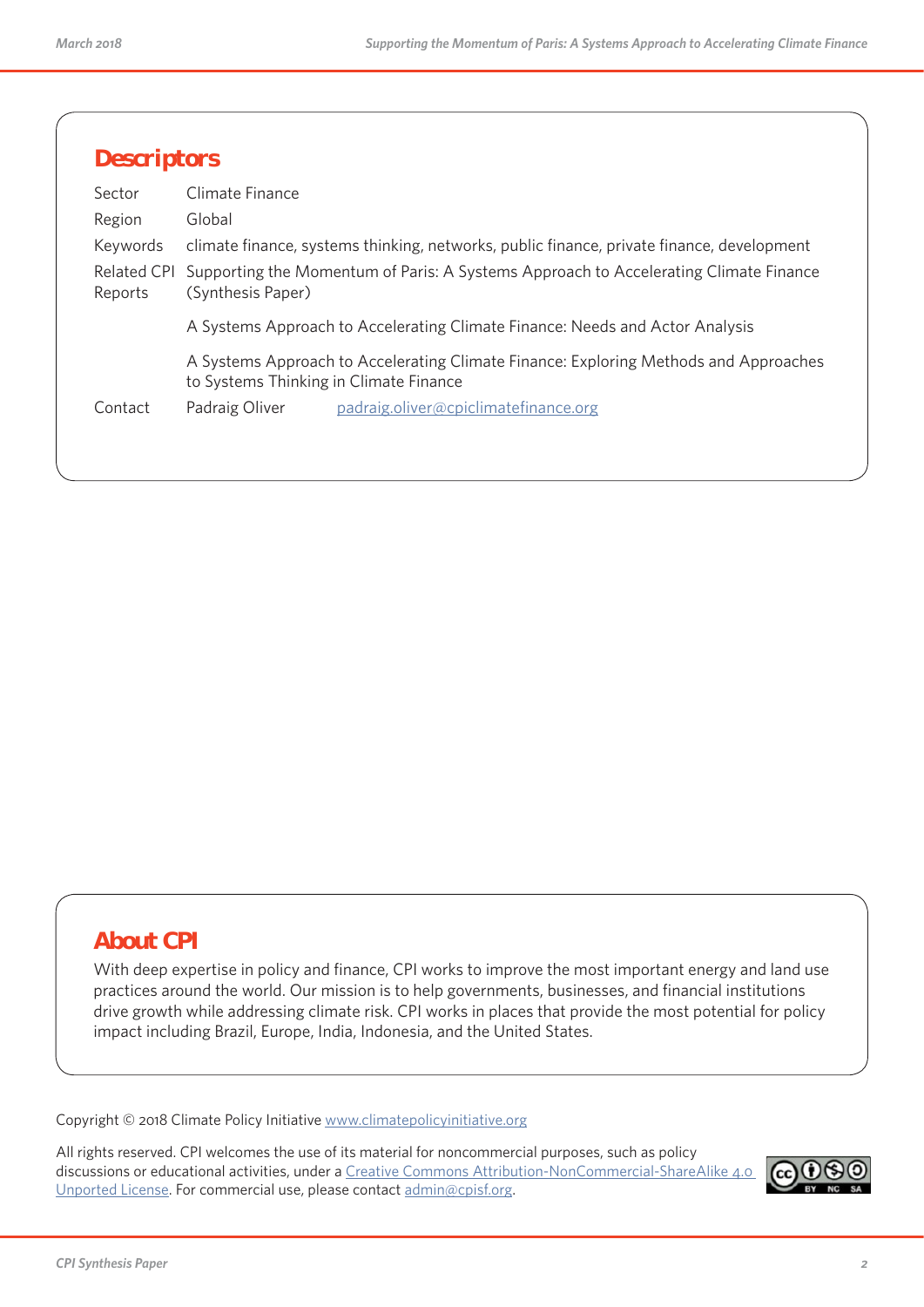# **Executive Summary**

On November 4 2016, the Paris Agreement entered into force. To date, 190 countries have submitted 164 nationally determined contributions (NDCs) outlining their own goals and methods to reduce emissions in common effort to limit global temperature increases this century.

**In maintaining momentum after Paris and NDC implementation, more onus will be placed on international public finance actors** – bilateral aid agencies, export credit agencies, bilateral development banks, multilateral climate funds, and multilateral development bank – scaling up their own flows while using money most effectively to leverage others; coordinating and collaborating on approaches and avoiding duplication; as well as reconciling mandates on climate finance delivery with other mandates on poverty alleviation and the Sustainable Development Goals (SDGs).

Optimizing the use of international sources of public climate finance requires recognition of existing and emerging actors' inherent constraints, the capacity and needs of developing country systems to absorb finance, and a long-term view of how circumstances change in uncertain economic and political environments.

### **Systems thinking approaches provide the potential to identify and measure how international public climate finance actors can interact**:

- With each other, given their own perspectives and constraints on what they can do, their future direction of travel, and direction of their peers.
- With developing country financial systems, given emerging trends in green finance across the developing world, potentially unlocking new sources of finance.

The systems approach frameworks developed in this project offer methods to enhance coordination and collaboration among actors both within the international public climate finance system, and during design of interventions within developing country contexts.

The graphic overleaf provides an overview of needs and gaps drivers across developing countries, against the drivers of public finance actor perspectives.

- 1. While specific systems and needs are best evaluated on a country by country basis, **short-termism, growing risks and volatility are prevalent across developing country financial systems,** impacting currency risk evaluation and potential public support for climate policies.
- 2. **Access to finance, the costs of and suitability of current financial products, and lack of tools and methods to enact low carbon and climate resilient projects remain the key barriers to climate finance growth**. Political and policy risks in the domestic environment are also cited as a key barrier to address in supporting private finance solutions.
- 3. The **most prevalent instruments and solutions identified include blended or structured finance vehicles, utilising concessional finance;** de-risking instruments such as guarantees or insurance; the provision of data and tools to manage uncertain risks; and policy support and technical assistance to reduce or manage political risks.

However, while such solutions are commonly called for, delivering them at scale require some of the major public finance actors in climate finance to adapt and change business models.

### **International Public Actors have been constrained** by:

- Perceived trade-offs in meeting multiple mandates on poverty alleviation, development and climate change, creating silo effects within organisations and budget lines.
- Over-prudence in leveraging capital against healthy balance sheets. While recent efforts have leveraged greater amounts of capital, current risk ratios by some actors, particularly some bilateral development banks, are over-prudent.
- Lack of linkages on use of grant capital in combination with domestic policy or enabling environment risk reduction due to lengthy procedures, political pressures or lack of innovation culture in some institutions. This constraint may be reinforced by sources of concessional capital being bottlenecked in key 'connector' institutions such as the GCF.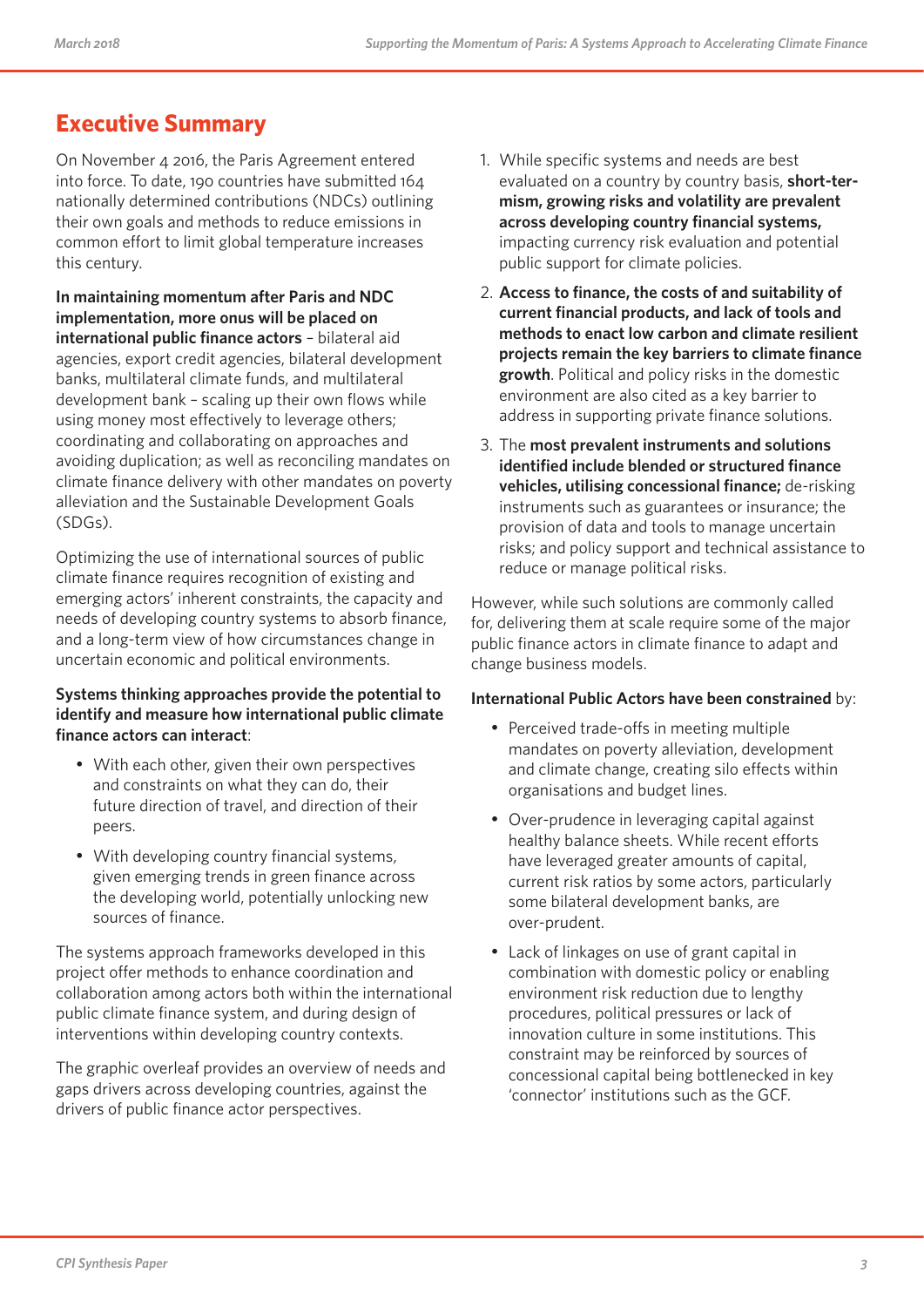International Public Actors are best positioned to:

- **Scale up blended finance and risk mitigation instrument offerings** in line with a more flexible capital raising strategy.
- **Harmonize existing procedures and standards, including through coordination with new institutions.** AIIB and NDB, as well as subregional and smaller national development banks, can learn from MDBs to set targets, harmonize accounting, and mainstream climate into their existing product lines.
- **Shift climate finance modes from project finance focus to financial system development focus**. So far, there is little effort to support mainstreaming of climate change into financial system development activities; most climate activities have focused on project finance. Our analysis has shown that broader system actors may impact the effectiveness public climate finance flows through:
	- » New regulatory actions for banks and the domestic institutional investments,
	- » Increased information flows through disclosure on ESG risks from service providers, and
	- » New mandates for green debt and equity investments by investors

In light of not only the scale of climate finance needs, but also the type of public finance instruments needed to leverage private flows, the importance of more connected coordination and collaboration by international public climate finance actors is crucial. Systems thinking approaches support the recognition of the effects of existing and new actors on scaling overall flows and their direction of travel, as well as support the collective optimisation of public finance interventions to achieve the scale needed – helping to understand not only the specific niche of each actor, but also how actors can most effectively coordinate and collaborate to achieve enduring impact.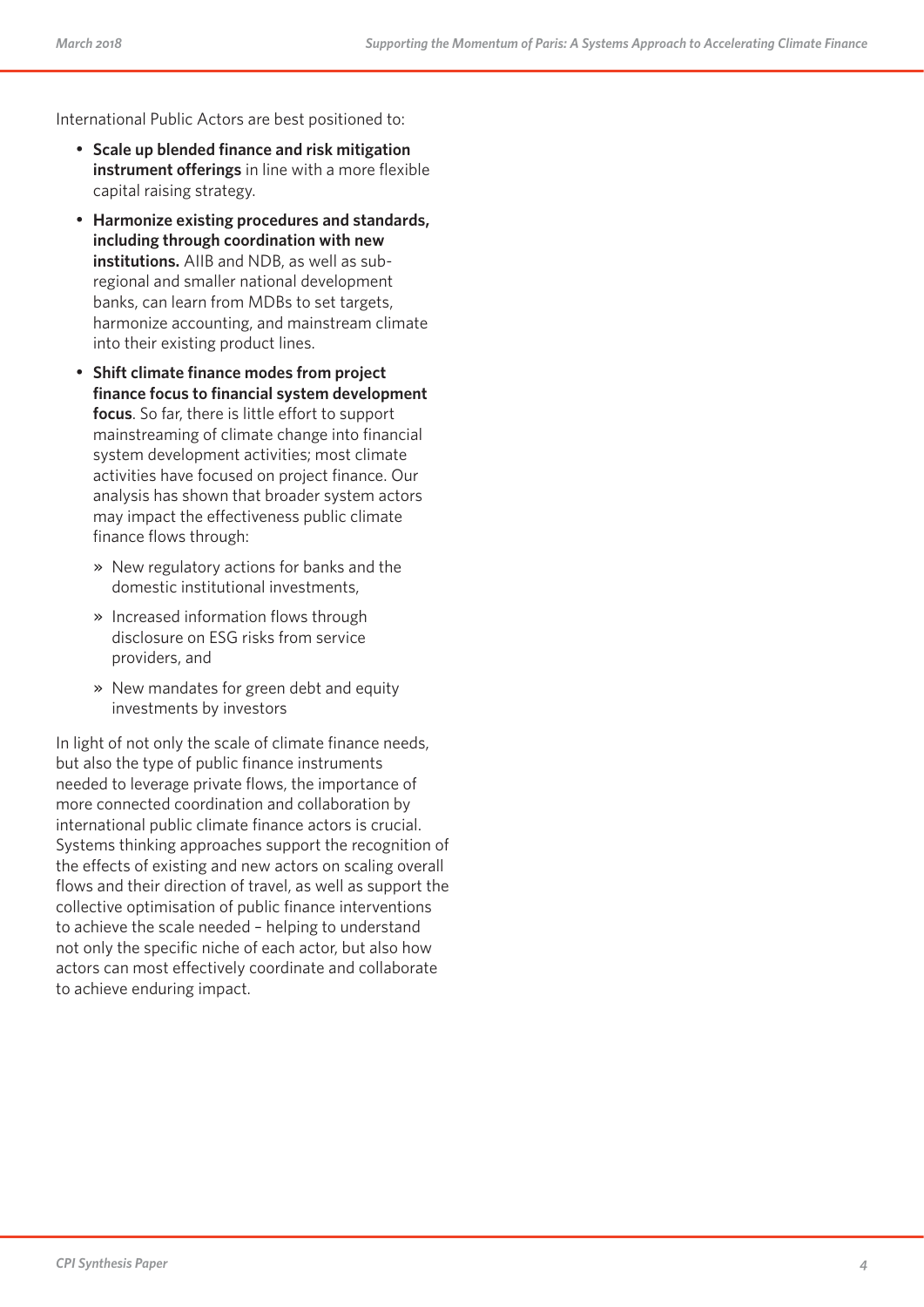

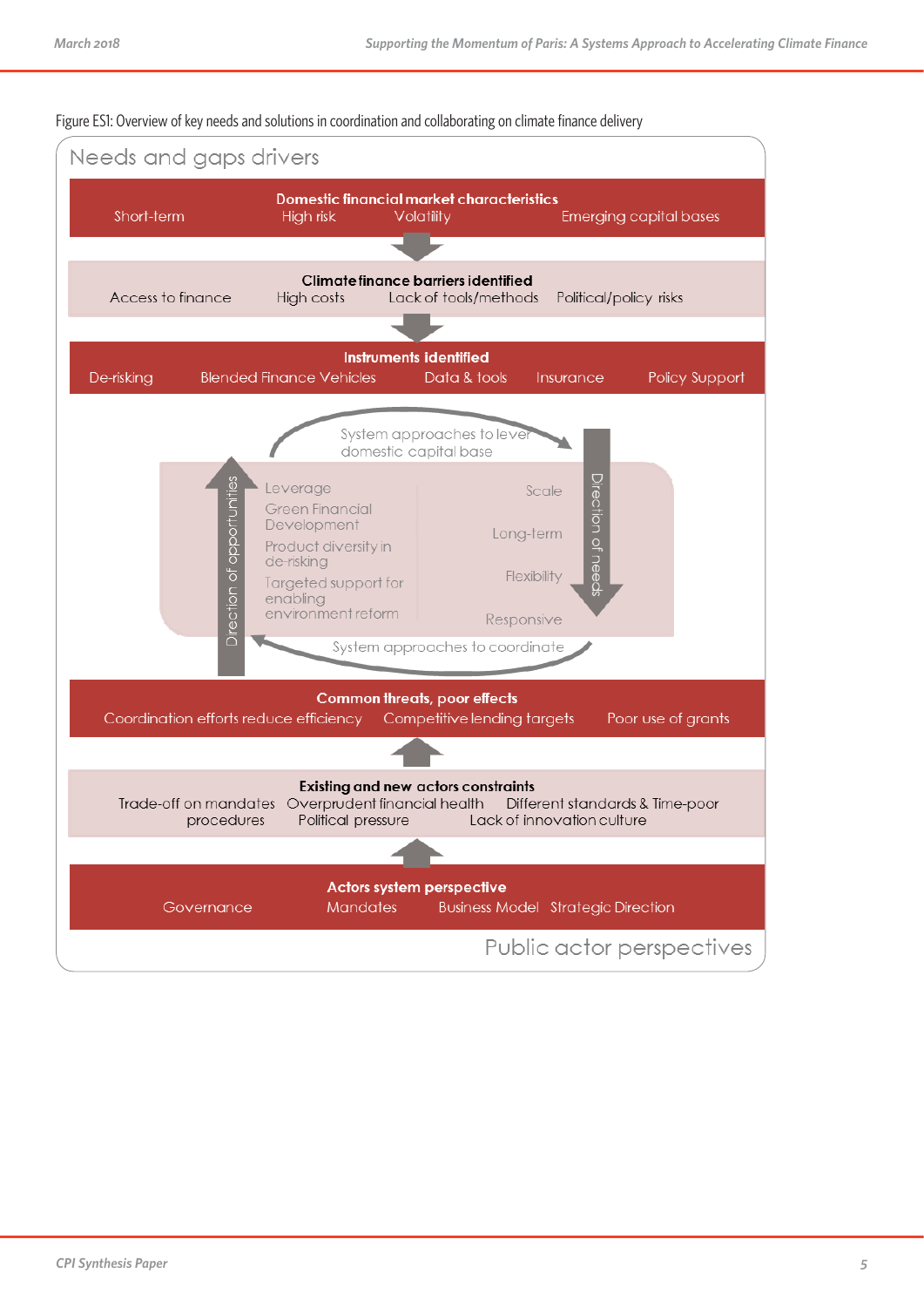# **1. Introduction**

On November 4 2016, the Paris Agreement entered into force. To date, 190 countries have submitted 164 nationally determined contributions (NDCs) outlining their own goals and methods to reduce emissions in common effort to limit global temperature increases this century.<sup>1</sup>

*In order to maintain the momentum of the Paris Agreement, international public finance flows need to be optimized to support the shift of global and national financial systems to align with NDCs and ultimately to the scale required to address climate change.*

In maintaining momentum after Paris and NDC implementation, more onus will be placed on international public finance actors—bilateral aid agencies, export credit agencies, bilateral development banks, multilateral climate funds, and multilateral development banks—scaling up their own flows while using money most effectively to leverage others; coordinating and collaborating on approaches and avoiding duplication; as well as reconciling mandates on climate finance delivery with other mandates on poverty alleviation and the Sustainable Development Goals (SDGs).

These challenges and ambitions are not new in climate finance nor are they undertaken in a static system. International public climate finance flows were USD 105bn over 2013-2014, approximately 25% of the total to and from within developing countries (Buchner et al 2015).

New development finance actors and sources of finance are emerging, just as more traditional sources are under pressure amid growing competition for public finance. Traditional intermediaries such as development banks also face demands to pull back from certain countries or sectors where incomes have risen and technologies

are competitive, as well as provide more flexibility and predictability in their offerings to developing countries, while continuing to maintain healthy balance sheets.

Given these challenges, the need for new ways to optimally and effectively deploy public climate finance has rarely been more evident.

### **Systems thinking approaches provide the potential to identify and measure how international public climate finance actors can interact:**

- **With each other**, given their own perspectives and constraints on what they can do, their future direction of travel, and direction of their peers.
- **With developing country financial systems**, given emerging trends in green finance across the developing world, potentially unlocking new sources of finance.

In this report, we outline the potential for systems thinking approaches across the international public climate finance system to assist in better coordination and collaboration actions. We look first at the current needs and system, and then consider systems approaches to scaling it up.

The findings are summarized from two working papers published concurrently which provide more background and analysis on the themes of the report.

Figure 3: Breakdown of climate finance flows to and within developing countries, 2013-2014



<sup>1</sup> Latvia submitted an NDC on behalf of the 28 EU member states.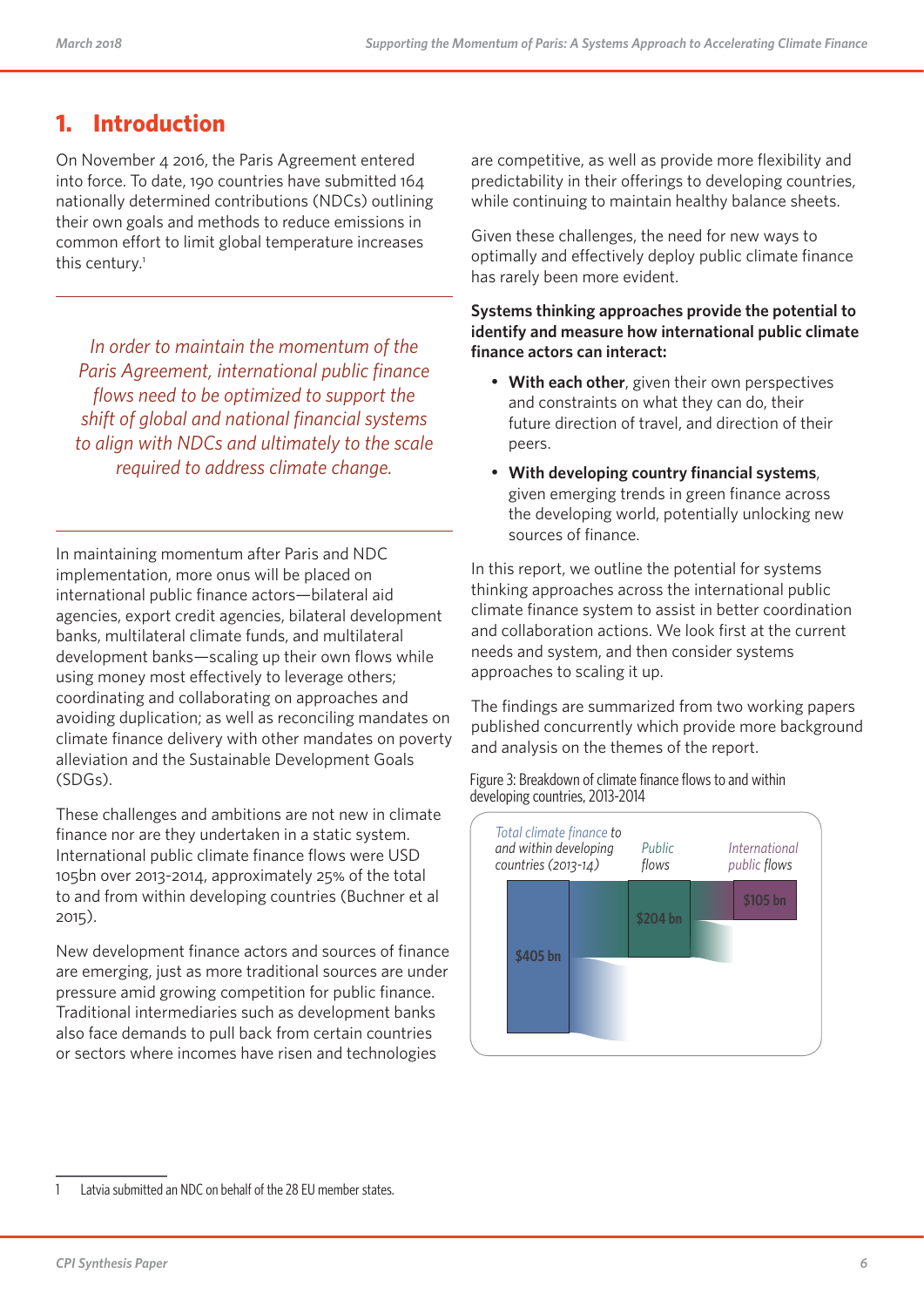# **2. Reviewing the trends, gaps and needs**

The following section reviews the trends, gaps and needs in the climate finance systems in order to understand the systems goal and features currently driving systems performance.

**In terms of the climate finance system, its goal has been frequently articulated in terms of closing the investment gap required to fulfill a low carbon and climate resilient economy** (NCE 2013; McKinsey 2016; UNCTAD 2014; UNEP 2016).

While studies on estimating investment needs and gaps in developing countries highlight major sectors in need of support, results vary significantly, from USD 18-36 trillion investment gap, particularly in power generation, transportation, and the water and sanitation sectors.

Broad global studies rely on technology, costs and demographic assumptions to arrive at potential investment figures. These can struggle to reflect the latest trends in both technology costs and finance flows in key developing countries that have an oversized effect on estimates.<sup>2</sup>

### **Box 1: Benefits and limitations of systems thinking approaches**

Systems thinking methods are best applied with regard to complex problems that include establishing a goal, key actors, and a systems boundary. Different techniques of systems mapping include:

- **Actor mapping** visualizes key organizations that influence a system as well as their relationship to one another.
- Systems analysis **causal loop** diagramming and **stock/flow** dynamics make explicit the negative and positive feedback loops that may drive institutional behavior and outcomes.
- **Social network analysis** can measure the relative influence or connectedness of different actors in a system.

Capturing **perspectives** of different actors and methods to reconcile them to achieve a goal is a key benefit of systems thinking approaches. Whereas stakeholder analysis seeks to assess a group's ability to influence specific outcomes in order to produce a prioritized action plan, actor mapping explores the relationships and connections among actors and to a given intended outcome in order to identify ways to improve a system's performance.

Further, the exercise of mapping the system interactions may also provide value in solving complex problems that involve helping many actors see the 'big picture' rather than their immediate concerns. This can set a more nuanced framework for dialogue and for identifying priorities and leverage points to meet future needs. In particular, the largest benefit of systems mapping can often be in the process of developing the map when done in a participatory setting, allowing for all actors to visualize their current and possible future roles in the system.

The limitations to systems thinking include the need to revisit interactions and interrelationships over time. The exercise is iterative in order to reflect new changes and trends as they develop. In this report we illustrate potential applications of these methods to climate finance flows analysis.

Source Gopal & Clarke 2015; Aronson 1998

<sup>2</sup> For example, McKinsey (2016) noted a negative change in growth prospects for the Chinese economy out to 2030 would add USD 10 trillion to its investment gap estimates.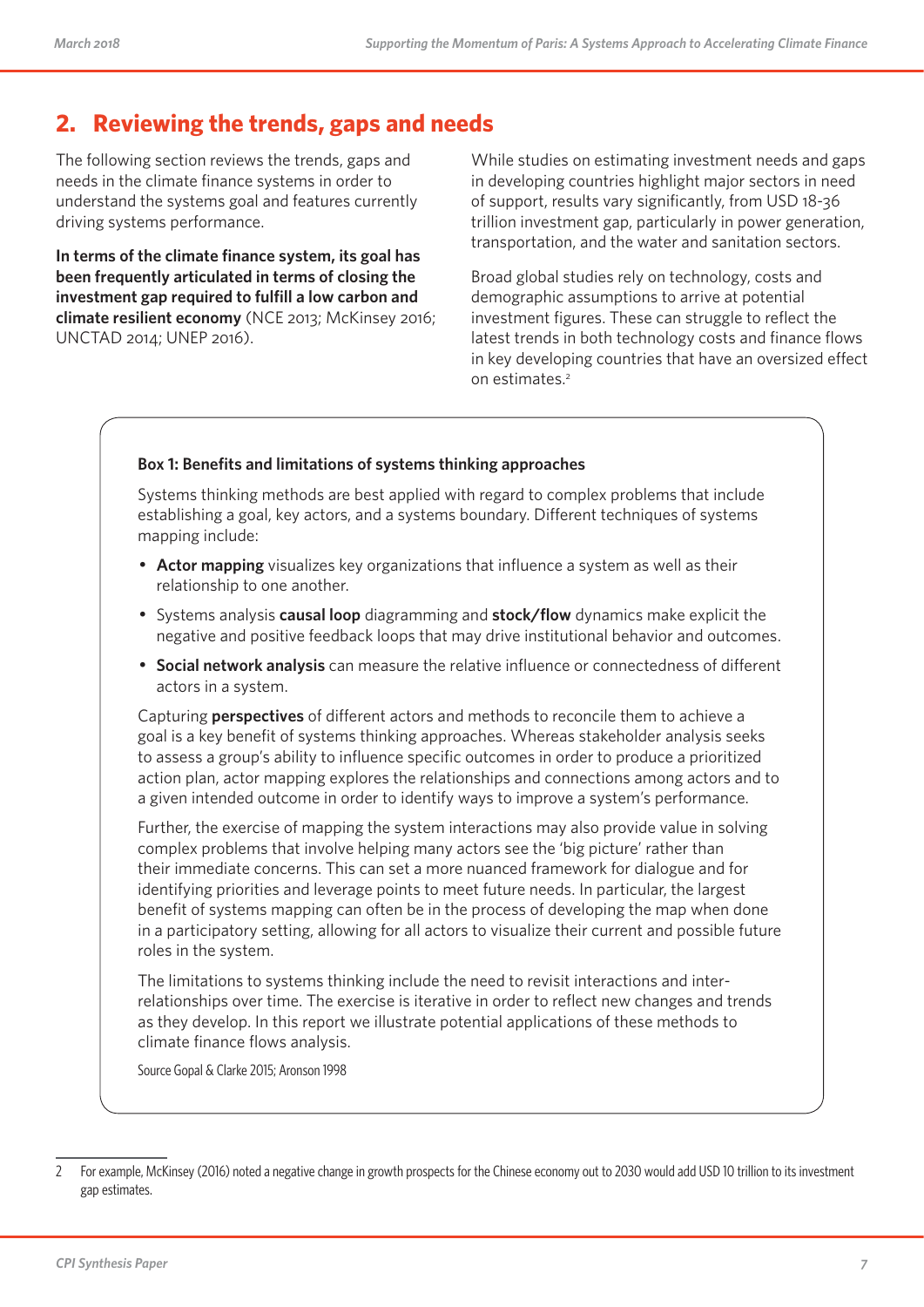*As developing countries begin to implement NDCs, greater detail and clarity on precise sector-based finance gaps that speak to potential investors will need to emerge as part of bottom-up, country-specific investment plans.*

85% of developing countries have indicated that their NDC submissions require revision or clarification in terms of objectives, targets, developing policies, and gathering accurate data to estimate baselines for each of those activities (UNFCCC 2016).

The IFC (2016), analyzing both objectives within NDCs as well as broader national development plans and goals, identify an investment potential of USD 23 trillion out to 2030 in 21 middle-income countries.3

### **The inherent nature of financial systems in developing countries will be a key determinant in whether adequate levels of climate finance can be unlocked**. Three features in particular may have a significant effect on the ability to scale up flows against NDC goals.

• *The financial systems of developing countries are dominated by banks that have short-term lending outlooks and growing systemic risks.* 

It is estimated that banks hold 85-90% of financial assets across developing countries, emphasizing the dominating role they play (UNEP Inquiry 2016a). Short-termism is also prevalent: from 2010-2012, 49% of loans had tenor of less than one year. Only 19% of loans in developing countries are over 5 years duration, compared to 33% in high income countries (World Bank 2015).

Banks remain prone to sector concentration risk in many countries. Non-performing loans have spiked sharply in some countries since the commodity crash (EIB 2016). Banks in low income countries have seen a 44% compound annual growth rate in non-performing loans over the 2011-2016 period (Figure 4).

• *Yet, new sources of capital are emerging through domestic institutional investors.* 

The ratio of assets to GDP of institutional investors (insurance companies, mutual funds and pension funds) in developing countries grew by half in the period 2010-2014 from 22% to 33% (World Bank 2016).

• *Developing countries are also prone to volatile capital flows that can destabilize currencies and negatively affect overall growth prospects.*

Government finances may deteriorate in order to cover debt denominated in foreign currencies, thereby placing long-term support for climate policies or subsidies under stress as well as affecting the attractiveness of investments for private investors (UNDP 2012). Volatility of capital flows remains a key concern in 90% of developing countries due to the effect it has on the exchange rate among other factors (IMF 2016c).

For public climate finance actors, these three factors underline the need for public flows to be long-term against short-termism, apply flexible instruments that can crowd-in growing domestic capital bases when available, and nimble in reacting to changes within the domestic financial context.

**A conventional wisdom has emerged as to how and where public finance support should be best targeted.** A UNFCCC survey of 79 developing countries on the type of support necessary for NDC implementation revealed several key national and regional priorities not as prominent as investment gap studies. While support for the renewable energy sector featured prominently across regions, waste and transport were priorities across Asia and West Africa; and forestry in East Africa and the Caribbean (UNFCCC 2016). Access to finance is generally seen as the most urgent need across all sectors, over capacity building and technical assistance.

The need to 'access finance' corresponds with the analysis of 132 eligible submissions to the Global Innovation Lab for Climate Finance and the Fire Awards over three cycles from 2014 to 2016 that targeted developing countries.4

4 Each submission, crowd-sourced from entrepreneurs, financial institutions and academics active in climate finance, describes a distinct barrier to be addressed and a solution proposed including specific financial instruments and delivery models used to deliver the solution. The submissions provide a useful data source for understanding the major barriers and solutions as identified by the climate finance community in developed and developing countries. 73% of submissions were deemed as mitigation or primarily mitigation focused ideas, with the remaining 28% adaptation focused.

<sup>3</sup> USD 4 trillion across 11 key LMIC country markets, and 19 trillion across 10 UMIC markets out to 2030. Green buildings in China alone provide an estimated investment potential of USD 13.6 trillion out to 2030.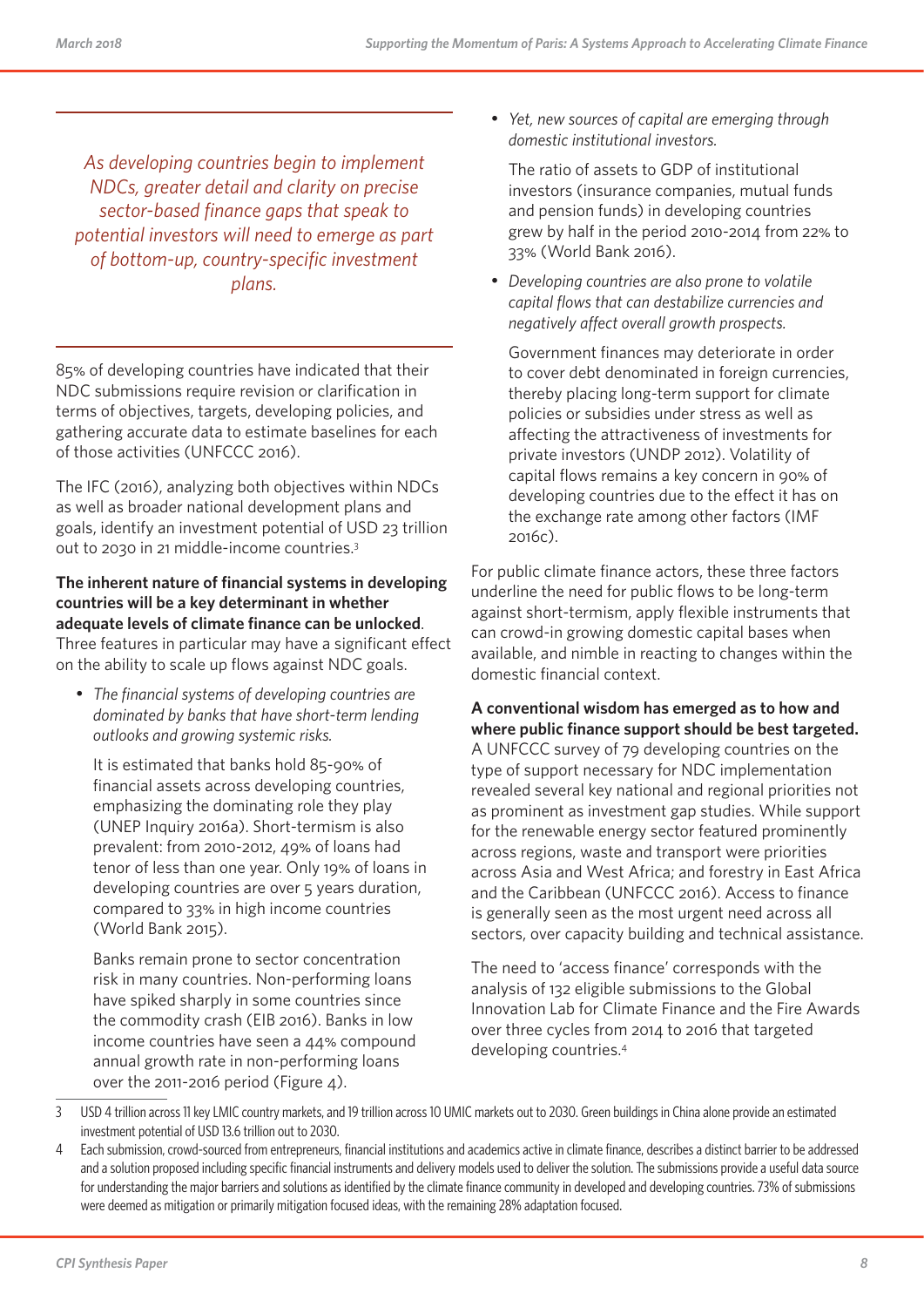**The most common barriers citied across 35% of ideas were both access to finance and skill gaps among investors. However, for adaptation focused ideas,** 



**barriers such as lack of suitable financial services and lack of data to assist investment decision making were most cited, by 42% and 36% of the ideas.** These barriers also featured in mitigation focused ideas along with high costs of capital.

In general, mitigation focused ideas were dominated by structured funds or blended finance facilities where guarantees, grants and subordinated financial instruments were deployed to target private capital from institutional investors, commercial banks and corporations, in electricity and industry sectors.

For adaptation focused ideas, funds were also the majority of ideas however tools and services were more prominent targeting use of technical assistance and data provision to help investors and SMEs manage climate risks in agriculture, financial services (insurance provision) and water sectors. See Figure 3 for more information.

*In the face of the significant investment gaps and support required by developing countries, public climate finance actors are expected to take on greater risks, and increase flexibility of financing provision as well as predictability of finance flows, to help attract and crowd-in private investment.* 

Using concessional public finance is key to unlocking sources of private investment by tackling market and institutional failures that prevent the deployment of capital. But the system may not be set up to facilitate these flows:

- In mapping sources and flows of concessional climate finance, Trabacchi et al (2016) found a need of USD 3.5 billion per year out to 2020 of externally sourced concessional finance in order to meet the climate finance goals of multilateral development banks (MDBs).
- The gap in total concessional finance may not only be restricted to absolute financial commitments, but also *where* the scale of finance is required by country and sector. Of 21 emerging market countries assessed by the IFC (2016) with a combined USD 23 trillion climate investment opportunity, only 5 countries have access to concessional finance through the International Development Association (IDA) arm of the World Bank. The remaining 16 countries across the LMIC and UMIC categories include the largest sources of both investment and mitigation potential, however are too developed to meet IDA eligibility requirements.<sup>5</sup> Here, the effects of barriers restricting private finance flows are therefore outsized due to the lack of internal concessional sources available to address them. Instead, external sources of concessional finance from multilateral climate funds are relied upon at the project level to catalyze or de-risk private investment, entailing transactions costs.

<sup>5</sup> Countries with IDA access include Nigeria, Vietnam, Ivory Coast, Kenya and Bangladesh. Countries limited to IBRD financing include: 6 LMIC countries (Egypt, India, Indonesia, Morocco, Philippines, Ukraine) and 10 UMIC countries (China, Brazil, Argentina, Colombia, Jordan, Mexico, Russia, South Africa, Turkey, Serbia).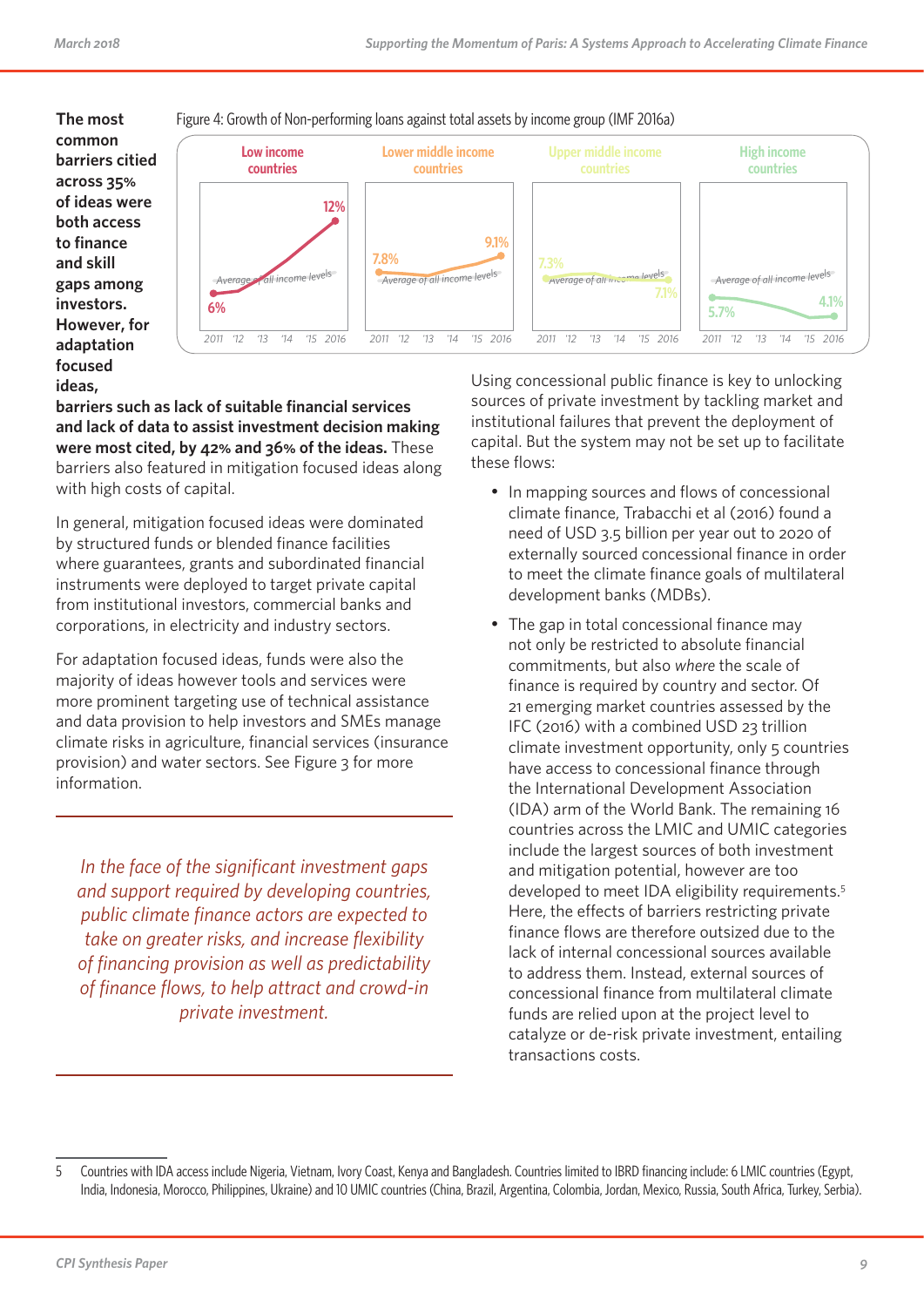sources of private capital. sources of private capital. Figure 5: Most cited barriers to be addressed, delivery models for solutions and instruments to be deployed by Lab/Fire submissions 2014-2016 across mitigation and adaptation focused ideas, sectors, regions and Figure 5: Most cited barriers to be addressed, delivery models for solutions and instruments to be deployed by Lab/Fire submissions 2014-2016 across mitigation and adaptation focused ideas, sectors, regions and

mitigation or primarily on mitigation and 28% on adaptation: Of 132 eligible ideas submitted to the Global Innovation Lab for Climate Finance and the FiRe awards over 2014-2016, 73% were focused on Of 132 eligible ideas submitted to the Global Innovation Lab for Climate mitigation or primarily on mitigation and 28% on adaptation: Finance and the FiRe awards over 2014-2016, 73% were focused on

# *Mitigation Adaptation*

Over 40% of ideas targeted institutional investors, banks and

Over 40% of ideas targeted institutional investors, banks and



60% of all the ideas were in the form of blended finance more prominent in adaptation ideas: facilities or structured funds, although tools and services were facilities or structured funds, although tools and services were 60% of all the ideas were in the form of blended finance more prominent in adaptation ideas:



skills gaps among investors were to be addressed cited in over 30% of mitigation ideas; Financial barriers such as access, cost of capital, along with technical barriers such as whereas adaptation ideas focused mostly on lack of suitable financial services and data whereas adaptation ideas focused mostly on lack of suitable financial services and data. skills gaps among investors were to be addressed cited in over 30% of mitigation ideas; Financial barriers such as access, cost of capital, along with technical barriers such as



East Asia & Pacific received most attention Countries and regions within Sub-Saharan Africa, Latin America & Caribberan and East Asia & Pacific received most attention. Countries and regions within Sub-Saharan Africa, Latin America & Caribberan and





grants and subordinate investment featured prominently across the ideas, technical assistance adaptation barriers. and data tools were instruments chosen to address The need for commercial investment, guarantees, adaptation barriers. and data tools were instruments chosen to address prominently across the ideas, technical assistance grants and subordinate investment featured The need for commercial investment, guarantees,

*10% 20% 30% 40% 50% 60%*

*10% 20%30% 40%50% 60%* **Marine Water** 

**EE buildings Transport** **Marine**

**Financial services**

**Transport**

**EE Industry**

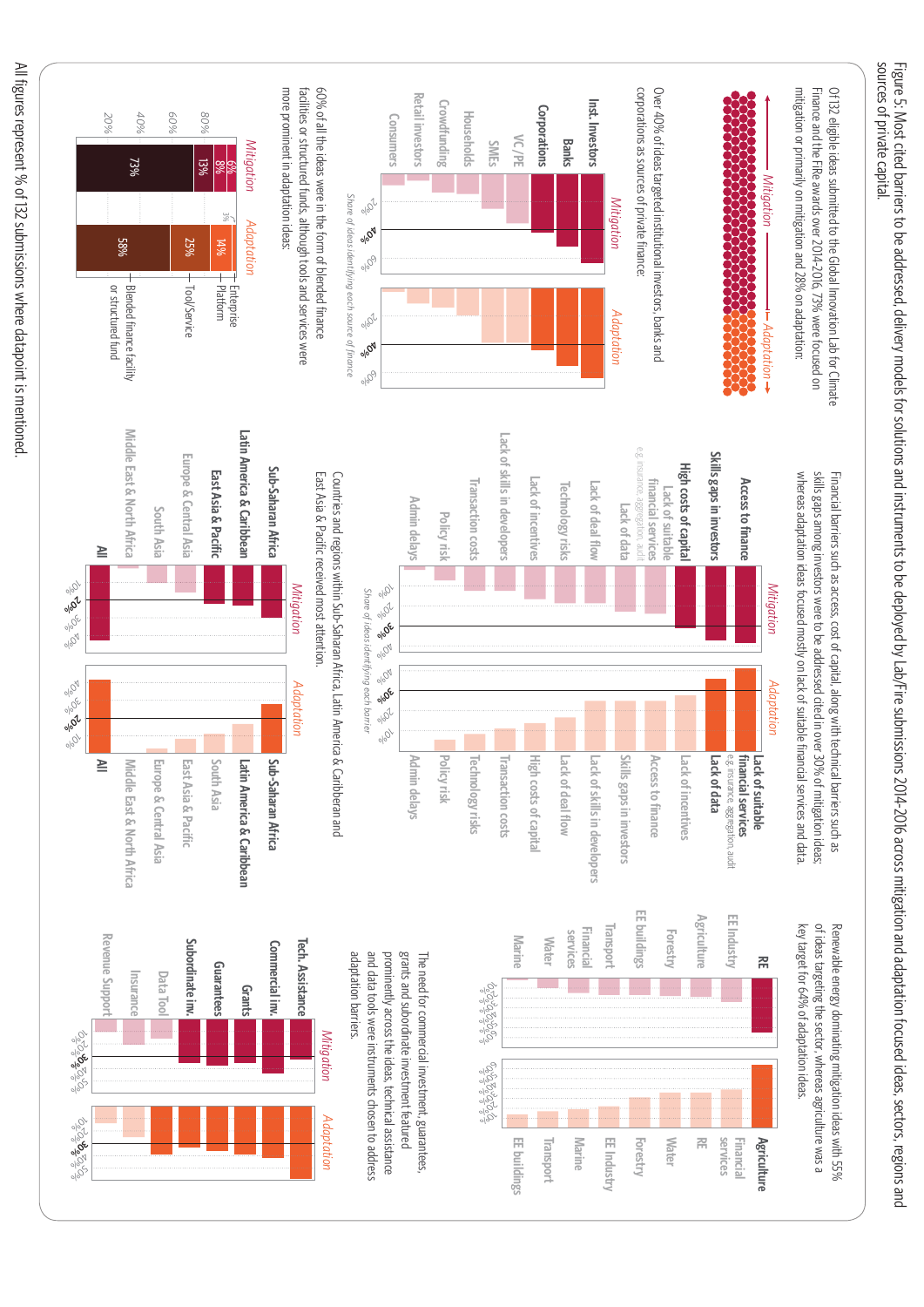# **3. How well placed are international public finance actors to respond to needs?**

In order to understand how to meet climate finance needs in developing countries, it is essential to identify the comparative strengths of public financial actors in providing flexibility, predictability and risk coverage, and areas where these institutional are yet to optimize climate finance support. This section draws on SWOT analyses conducted for each of six public actor groups to identify strengths and internal and external threats to scaling up climate finance.

### **The international public climate finance system has been undergoing significant changes since before the Paris Agreement was reached in terms of ambition, scale, and new actors.**

• *In anticipation of COP21 and the Paris Agreement, key multilateral development banks articulated a new set of goals* (MDBs 2016).

Increases between 33% and 300% in annual climate financing by 2020 were announced by relative lending (ADB; AfDB; EIB; IDB), with targets of 28-40% of total lending by 2020 (AfDB; EBRD; EIB; IDB; WBG)

• *In addition to the new finance and development goals, organizations are focusing on increasing the amount of leverage they absorb to bolster their capacity to finance new development projects.* 

The Asian Development Bank (ADB), for instance, has moved to dramatically expand its lending capacity to poor countries which are likely to lack access to finance. Specifically, it has combined the lending operations of its Asian Development Fund (ADF) — which originally provided concessional loans for projects in poor countries (as opposed to ADB loans that provided market-rate loans to middle-income countries) with its ordinary capital resources (OCR), thereby tripling its equity base and allowing ADB to provide 40% more financing to developing countries.

The World Bank Group's International Development Association (IDA) has also received AAA credit ratings and Board approval to allow it to access capital markets for the first

time, potentially increasing leverage of donor resources to 1:3.

• *Important new development finance institutions have emerged as the Asian Infrastructure Investment Bank (AIIB) and New Development Bank (NDB) have committed themselves to climate finance mandates.*<sup>6</sup>

AIIB's mandates include building a "Lean, clean, and green" organization – of which "green" means an institution built on respect for the environment. The Bank aims to assist clients in achieving their nationally determined contributions, including through mitigation, adaptation, finance, technology transfer, and capacity-building.

The NDB has dual mandates of promoting infrastructure investment, and supporting sustainable development. The bank has started to engage in the climate sector in practice, with the first set of four approved loans totaling \$811 million, all in the renewable energy sector.

The ambitions of these banks, if realized, present new opportunities for climate finance. Both banks have large pools of initial authorized capital (~USD 100 billion), and focus on large infrastructure projects. They will provide finance in areas where existing banks such as ADB and WB would not normally enter, potentially increasing the scope of RE coverage.

As newly established development finance institutions (DFIs), the banks aim to simplify procedures and cut administrative costs compared to existing banks, provide flexible lending terms to accommodate developing countries' needs, and commit to high operational standards with regard to environment safeguards and climate considerations in order to build a positive image in the international community.

• *With over \$10.3 billion in commitments, the Green Climate Fund (GCF) has emerged as the largest multilateral climate fund by total committed assets.* 

<sup>6</sup> AIIB was formally established in 2016 to complement and cooperate with existing MDBs to fulfill infrastructure and other productive sectors' investment needs in Asia. There are currently 75 member countries. The NDB was created in March 2013 by Brazil, Russia, India, China, and South Africa. The bank is established as a response to the underrepresentation of the BRICS countries in existing international financial institutions.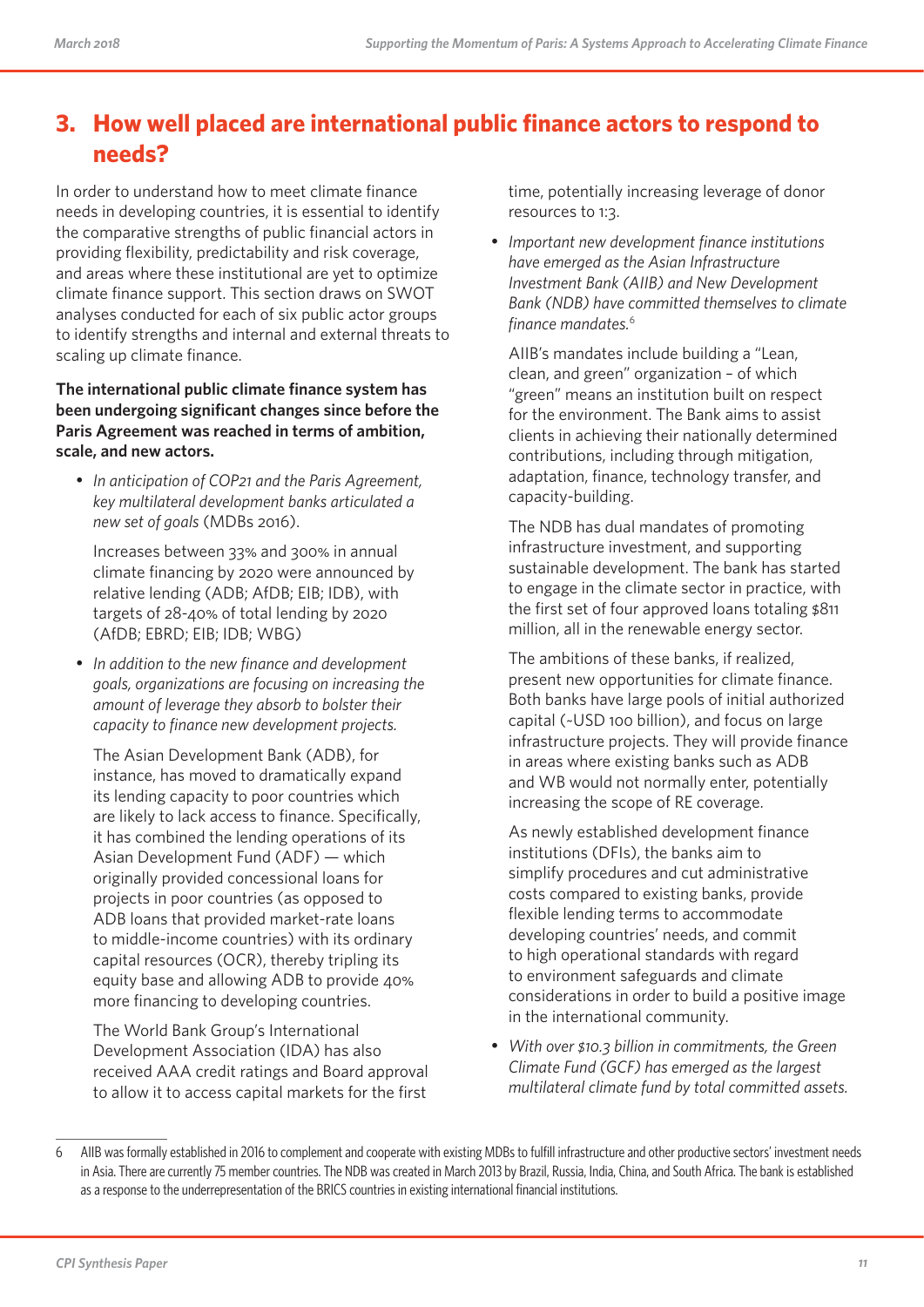The GCF has committed nearly \$1.5 billion through three cycles over the past two years, out of the \$10.3 billion that the fund intends to commit to projects through 2019. 50% of existing commitments have been to either transregional projects or projects located in Latin America and Sub-Saharan Africa. To date GCF investments have been concentrated in renewable energy generation, enhancing the resilience of agriculture and the built environment, and dual benefit/cross-sectoral projects.

### **We analyzed the activities of 30 key actors in the international public climate finance sector to take account of their current constraints and future direction, as well as how they compare to each other – a systemic perspective.**

Our analysis focuses on the risk appetite, mandates, governance processes, and financial sustainability and independence (i.e. ability to raise capital) of representative public finance organizations across the six groups listed in Table 1, in order to capture their own systemic perspectives and highlight the constraints and strengths in meeting new demands placed on the climate finance system.

**Common constraints or tensions inherent across actors providing climate finance include**:

• **Perceived or real trade-offs among development, climate, and profitability:**  Development and climate, while sometimes aligned, may not always be. For example, the largest greenhouse gas emitting developing countries are not the world's poorest, nor are they the highest recipients of concessional development aid. This debate has played out in particular in discussions of energy access and coal power financing in the context of MDB and bilateral DFI energy and climate policies.

Development and climate align most readily in climate adaptation, as the poorest countries are often most vulnerable to changes in climate, due to existing fragility and typically higher dependence on natural resources.

Development finance institutions have further reported tensions between development and profitability. This also affects climate finance as grant and concessional funding is increasingly targeted towards the poorest and most vulnerable countries, which, as above, are likely to have lower climate change mitigation potential (heavily forested countries are an exception).

• **Difficult to balance financial prudence with needs:** For some financial institutions, possibly over-prudent financial discipline limits the potential to increase climate financing. For example, some bilateral DFIs and MDBs have very high ratios of shareholders' equity to debt, or are not permitted at all to borrow from markets to finance either short-term or long-term debt.

|                                          | <b>BILATERAL</b><br><b>AID AGENCIES</b> | <b>MULTILATERAL</b><br><b>CLIMATE</b><br><b>FUNDS</b> | <b>EXPORT</b><br><b>CREDIT</b><br><b>AGENCIES</b> | <b>BILATERAL</b><br><b>DFIs</b> | <b>MULTILATERAL</b><br><b>DEV'T BANKS</b> | <b>NATIONAL</b><br><b>DEV'T BANKS</b> |
|------------------------------------------|-----------------------------------------|-------------------------------------------------------|---------------------------------------------------|---------------------------------|-------------------------------------------|---------------------------------------|
| <b>Risk Appetite</b>                     |                                         |                                                       |                                                   |                                 |                                           |                                       |
| <b>Strong Climate Mandate</b>            |                                         |                                                       |                                                   |                                 |                                           |                                       |
| Nimble decision making                   |                                         |                                                       |                                                   |                                 |                                           |                                       |
| Financially independent<br>& sustainable |                                         |                                                       |                                                   |                                 |                                           |                                       |

Table 1: Summary of international public climate finance actors comparative constraints and strengths

Note: Actors presented in order of decreasing risk appetite. Full circle symbolizes high score, half-circle moderate, empty circle low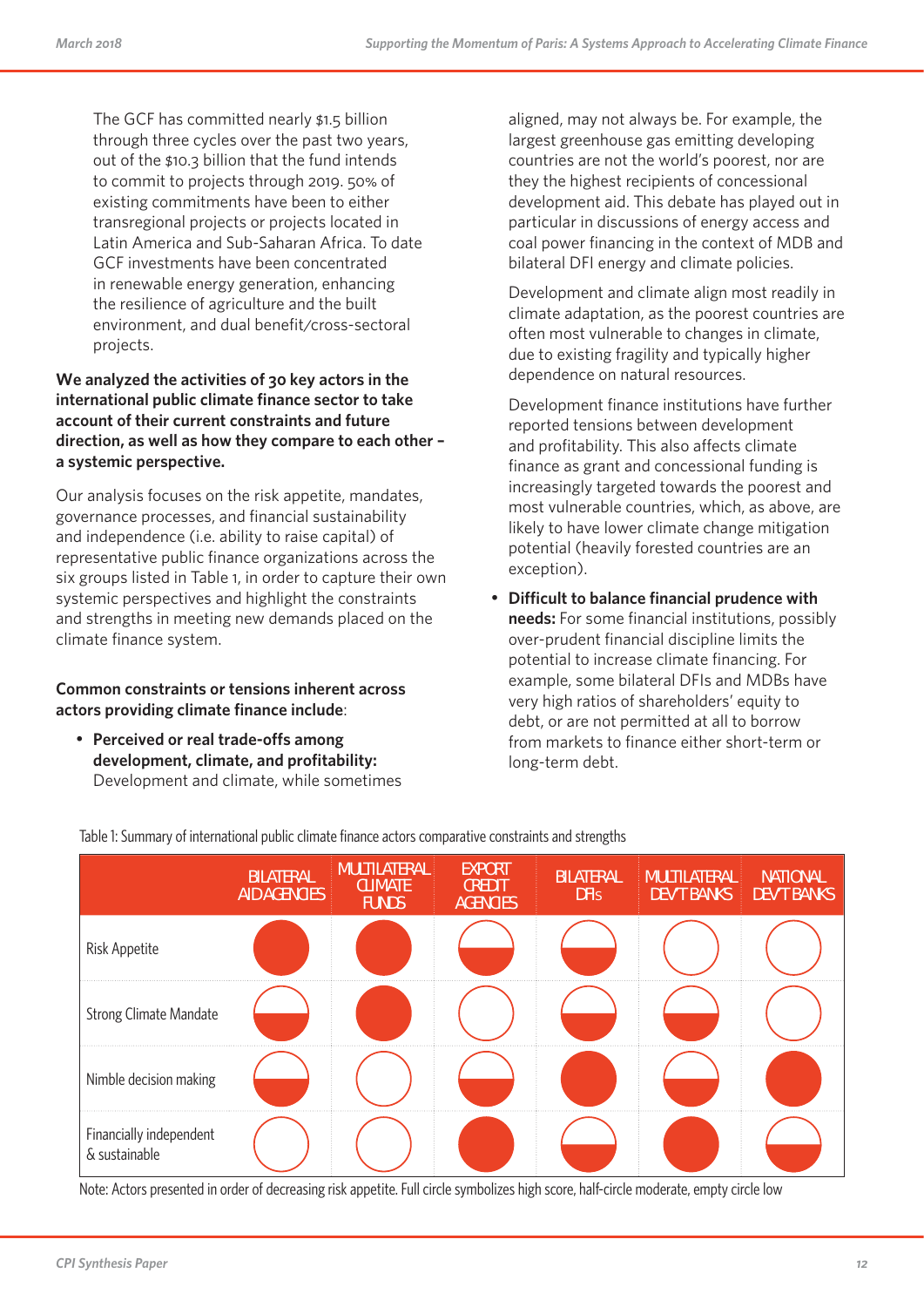At the same time, other financial institutions have suffered from lack of discipline, or have a high proportion of borrower membership that pressures credit ratings. For example, some national development banks are often entirely owned by their national government, and domestic policy goals can take priority over financial prudence.

- **Lack of capacity and technical know-how:**  Many developing country institutions have not yet adopted harmonized climate accounting, climate finance targets, or mainstreaming, often as a result of lack of capacity and technical know-how. In the MDBs, the sun-setting of the Climate Investment Funds (CIFs) risks loss of know-how in the MDBs, whose climate activities have been significantly supported by the availability of concessional finance.
- Use of grants not always aligned with risk**taking and innovation:** Although grants are often raised as a solution to lack of risk capital, in practice they are not optimally deployed for taking risk. This is due to pressure for results that can increase the risk aversion of the deploying institutions (OECD 2017, SSIR 2013, Azoulay et al 2010); administrative complexity and transparency requirements can clash with needs of the private sector; and lack of organizational capacity on new processes (OECD 2016b, WEF 2015).

### **We identify a number of common opportunities for more and better climate finance, many of which are best practices yet to be more widely adopted.**

- **Take advantage of innovative, yet prudent, opportunities to access capital markets for additional finance leverage.** Recently, we have seen both IDA and the ADB expand their leverage capacity through prudent measures. Yet in our review of international public actors, we noticed a number of institutions, notably several bilateral DFIs, which had significantly lower leverage than their peers.
- **Mainstream climate finance across operations, including financial sector development activities.** Institutions that have yet to mainstream climate change mitigation and

adaptation (through, e.g., scoring of all projects), could develop this type of process. Organizations that have already developed basic mainstreaming could extend this work further: in particular, our systems analysis identified that, while many organizations have adopted mainstreaming at the project level, a significant gap persists in terms of helping to develop "green" domestic financial systems in developing countries in conjunction with broader financial systems development activity.

• **Increase flexibility in product offerings, particular for de-risking instruments.** Some institutions are artificially restricted from offering certain products even if they are most appropriate to advance development and climate aims and are financially prudent. For example, the Overseas Private Investment Corporation (OPIC) in the U.S. is only allowed to offer debt financing despite opportunities in equity and de-risking (CGD 2013, 2015). Other institutions, notably export credit agencies (ECAs), have been very innovative in their offerings in response to market opportunity and are seeing such efforts pay off in terms of increasing business (EXIM 2015).

Guarantee instruments in particular help to crowd in private finance and can target specific classes of risks (ODI 2014). For example, for ADB, the majority of guarantees are covering loans in local currency, and a large share of guarantees is in infrastructure, particularly the electric power generation sector, corresponding to its large share of loans in the sector. Innovative ways to utilize guarantee instruments more efficiently include reinsuring a portfolio to third party insurers. Although this increases costs, it would release financial resources for more transactions (ODI 2014).

• **Work across government and private sector arms and teams to unlock investment by supporting enabling environment reform.**  Many barriers to private investment are the result of poor policy environments. Several recent innovations have focused on coupling enabling environment reform with immediate opportunities to increase private sector investment.7

<sup>7</sup> For example, IFC's Scaling Solar initiative in Zambia helped the government to develop an auction for renewable energy that de-risked bids by standardizing contracts and PPAs, identifying sites, and managing social and environmental risks in advance of the auction. The auction resulted in the lowest ever African solar power prices (Myers 2016).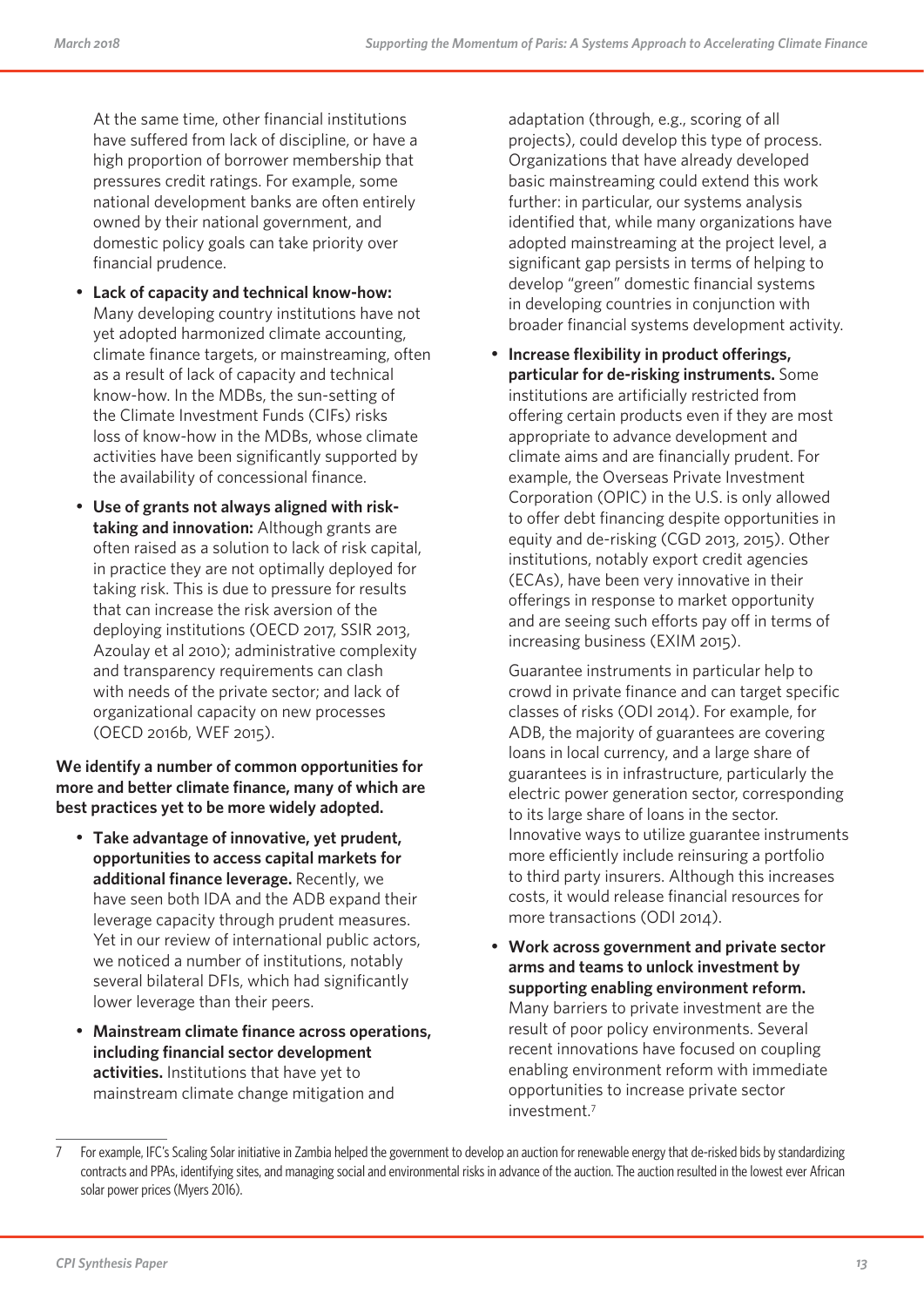# **4. System approaches for climate finance to lever green financial system development**

While there are demands for international public finance institutions to play in scaling up climate finance, the overlaps and tensions identified in the previous chapter serve to restrict potential leverage points.

Systems thinking approaches provide the potential to identify and measure how international public climate finance actors can intervene and interact, given their constraints and direction of travel outlined in the previous section.

The following section proposes a systems framework for international public climate finance providers to 'connect the dots' and optimize coordination and collaboration within developing country financial systems, given emerging trends in green finance adopted by domestic actors, and how new international public finance interventions may take account of them.

CPI's Global Landscape of Climate Finance (GLCF) series captures public and private finance flows as defined by the nature of the actors undertaking the transaction (Buchner et al 2015).

**Public finance** flows are those carried out by central, state or local governments and their agencies at their own risk and responsibility. These actors include:

- **Governments** through their ministries, departments and aid agencies.
- **Development finance institutions** either national or multilateral; development bank or export-credit agency.
- **Climate funds** predominantly multilateral climate funds established under international environmental agreements.

**Private finance** flows are categorized by:

- **Commercial financial institutions**.
- **Private equity**, venture capital, and infrastructure funds (debt or equity).
- **Institutional investors –** large asset owners across the financial system such as insurance companies, pension funds, foundations and endowments.
- **Project developers –** entities designing, commissioning, operating, and maintaining emission reductions projects (e.g. utilities and energy companies)
- **Corporate actors** such as non-energy sector corporations investing in climate solutions.
- **Households –** family-level economic entities, high net-worth individuals (HNWI), and their intermediaries (e.g. family offices investing on their behalf).

**Many of the sources of climate finance flows for public and private finance actors captured in the GLCF are, in itself, an output of financial markets – funds raised by governments, DFIs, banks, corporations through bonds, initial public offerings (IPOs), institutional investments, and banking.** 

These financial markets, in turn, are affected by

- **Systemic enablers** actors responsible for the financial system enabling environment – such as central banks, regulatory agencies, exchanges and supervisory organizations.
- **Service providers –** investment advisors, consultants, credit rating agencies, and professional associations.

**Since 2011, engagement of financial system enablers and services providers on climate change has steadily increased.** Between 120-160% growth has been measured in new sustainable financial policy and regulatory measures, and in the number of service providers such as investment consultants and investment managers becoming signatories to the UN PRI (Figure 4).

Figure 6: Growth in engagement of investors, service providers and policy/ regulatory actors (indexed 2011=100)



**Developing countries themselves are the location of most proactive and prescriptive actions by systemic actors that support new potential climate finance flows**. The work of the UNEP Inquiry into a Sustainable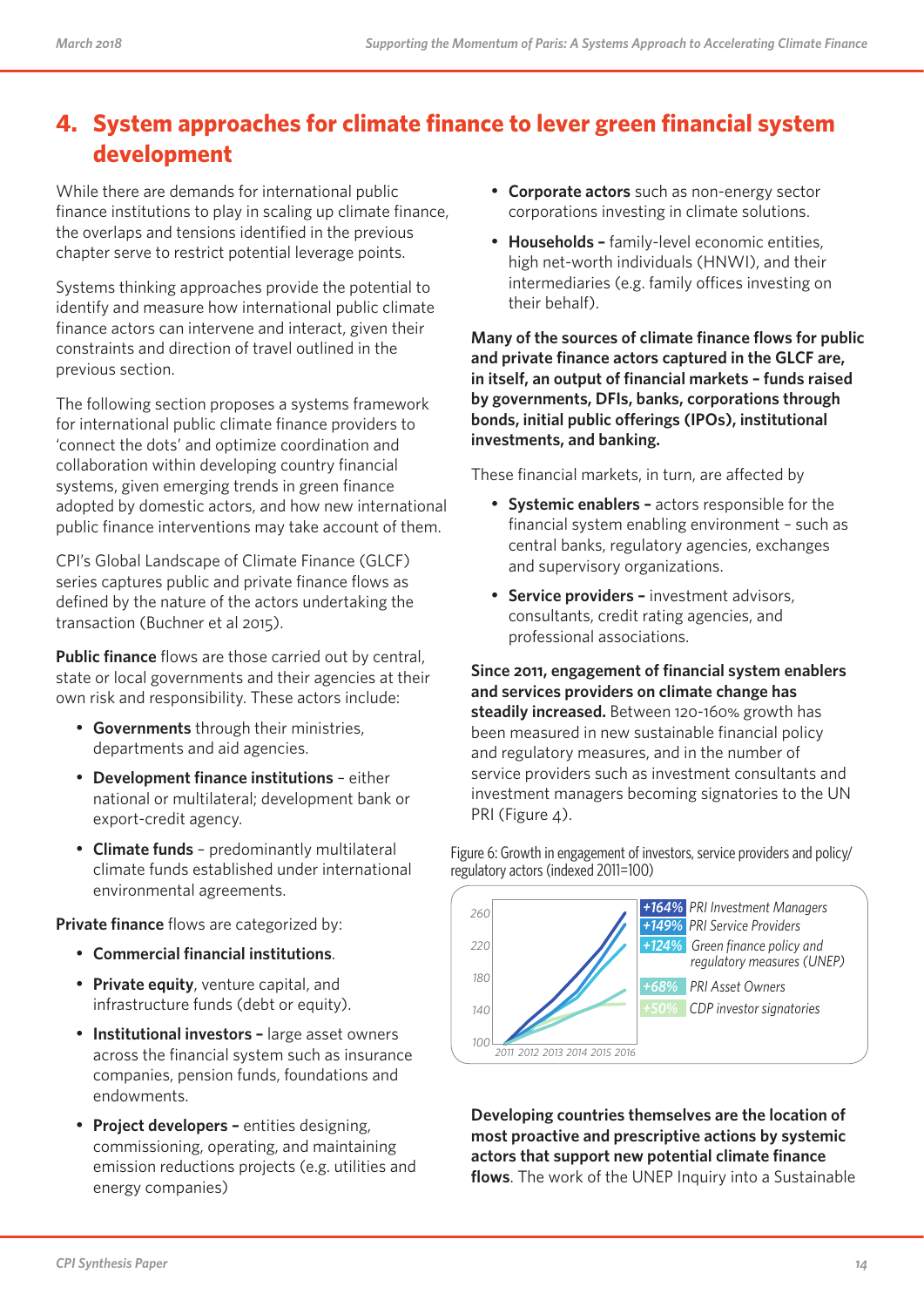

Figure 7: Actor mapping within the Climate Finance System Framework

Financial System in particular has catalogued these trends, measures, and initiatives by different financial system actors across developed and developing countries. Approximately 50% of green financial policy and regulatory measures are found in developing countries (UNEP Inquiry 2016b).<sup>8</sup>

This underlines the need to understand how these policies and measures may have a direct or indirect effect on quantitative, annual climate finance flows as captured under the GLCF and how international public actors need to take the impact and influence of these actions into account.

### *Approximately 50% of green financial policy and regulatory measures are found in developing countries.*

A Climate Finance Systems Framework, as illustrated in the actor map in Figure 5, extends the public and private finance actors responsible for financial flows captured in the Global Landscape of Climate Finance, to also account for the actions of financial system enablers and service providers – thereby capturing the effect of rules, mandates and information flows – across the system.

8 These include Brazil, China, Indonesia, Mongolia, Bangladesh, Colombia, Kenya, Morocco, Nigeria, Vietnam, Peru, Philippines, Egypt, Mauritius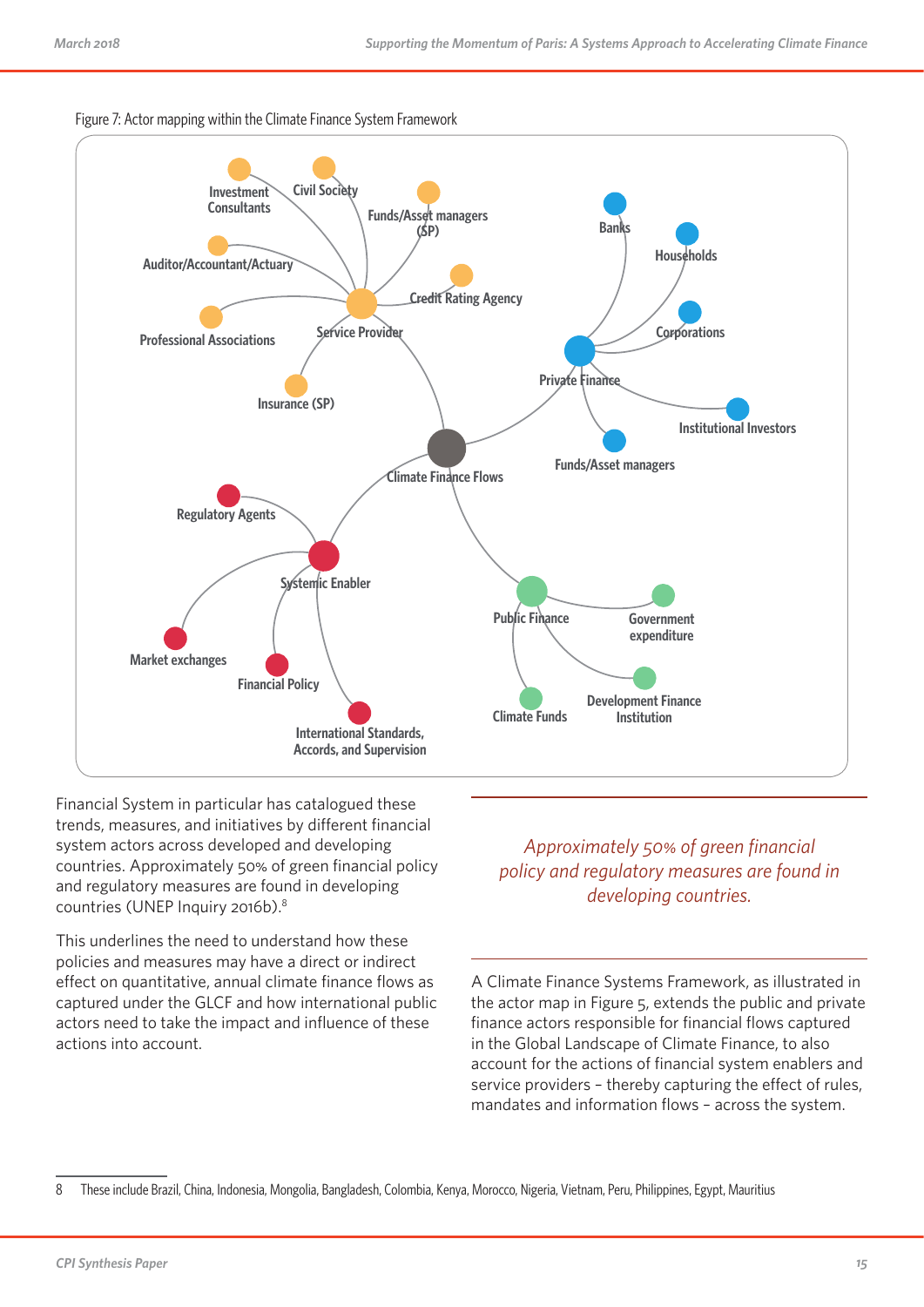Based on literature review, we have catalogued the mandates, tools, and effect on climate finance flows of both public and private finance actors traditionally captured in the GLCF as well as systemic enablers and service providers in the financial system (see Working Paper).

### **Cataloguing the actions by each actor-type across the system reveals 3 types of action:**

- Action that follows an actor's current perspective or focus area in the financial system
- Actions that represent a deployment of a new mandate, method or tool
- Actions that represent the use of new financial instruments

We have developed a contextualized Climate Finance Systems Framework in a domestic setting for a developing country in Figure 6.9

**The framework provides a basis to analyze new public climate finance interventions, taking into account the direction of travel of other actors across the system.** 

The connections chart inter-relationships between actors based on

- financial flows,
- provision of rules or mandates, and
- information in the form of disclosure or advisory services.

Mapping at country level against the below interrelationship framework can help situate new systemic actions that affect availability of finance flows.



### 9 As a system goal, the framework sets climate finance into new projects as its main objectives (centre, black dot), emphasizing the placement of public and private, domestic and international finance actors, as providers of direct finance flows, in close proximity. Systemic enablers and service providers are on the outer boundary of the system, however, they can impact key financial actors directly through actions related to rule or mandate setting and providing information flows that can affect particularly private finance actors.

### Figure 8: Climate Finance Systems Actor framework in the domestic country context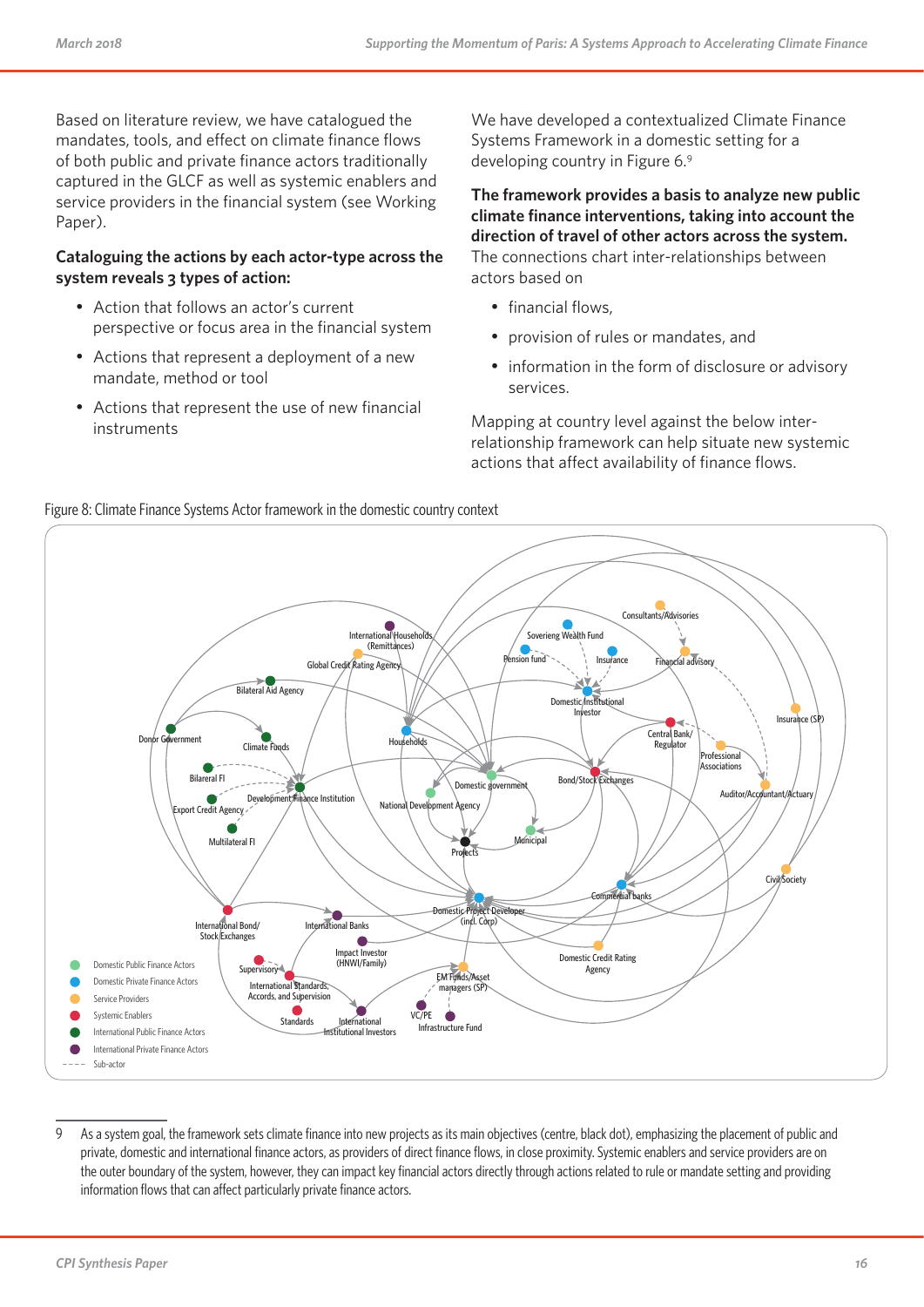Based on the actor framework and the inter-related connections established between actors, the effect of alternative interventions from other actors in the system may be anticipated, informing better public finance interventions.

Against a baseline intervention of concessional or public finance flows respond to a lack of access to finance or high costs of capital for climate projects by providing direct lending to project developers; the effect of an intervention of a systemic enabler locally may be mapped. (center, black dot). Both the drivers, actions and therefore perspectives of recipient country actors domestically are reflected as well as the drivers, actions and perspectives of international provider perspectives.

**This map reflects an action by a systemic actor operating within their mandate.** In this case the banking regulator mandates banks to disclose environmental and social (E&S) risks within their lending portfolio. Regulators in both Brazil and China have introduced guidelines to make the assessment of E&S factors routine part of financial risk management (UNEP Inquiry 2016b). **The increased awareness in the local banking sector may reveal the potential availability of private flows and lead to public finance providers prioritizing the reinforcing of capacity over direct loans in the domestic system.**

### Figure 9: System dynamic map of condition B actions



|   | DOMESTIC RECIPIENT PERSPECTIVE                                                                                                                |                | INTERNATIONAL PROVIDER PERSPECTIVE                                                     |
|---|-----------------------------------------------------------------------------------------------------------------------------------------------|----------------|----------------------------------------------------------------------------------------|
| O | Regulators require disclosure on E&S risks on lending portfolios.<br>Drivers: managing system risks, increasing stability                     | $\overline{a}$ | Provision of concessional finance to complement available local<br>bank finance.       |
| 2 | Banks build structures for E&S risk management, adopt<br>standards, disclose and report. Increase awareness. Drivers:<br>Senior level buy-in. |                | Prioritization of capacity support over lending by development<br>finance institution. |
| 3 | Bank finance better equipped to manage risk                                                                                                   |                | Public finance reallocated to alternative gap.                                         |
|   |                                                                                                                                               |                |                                                                                        |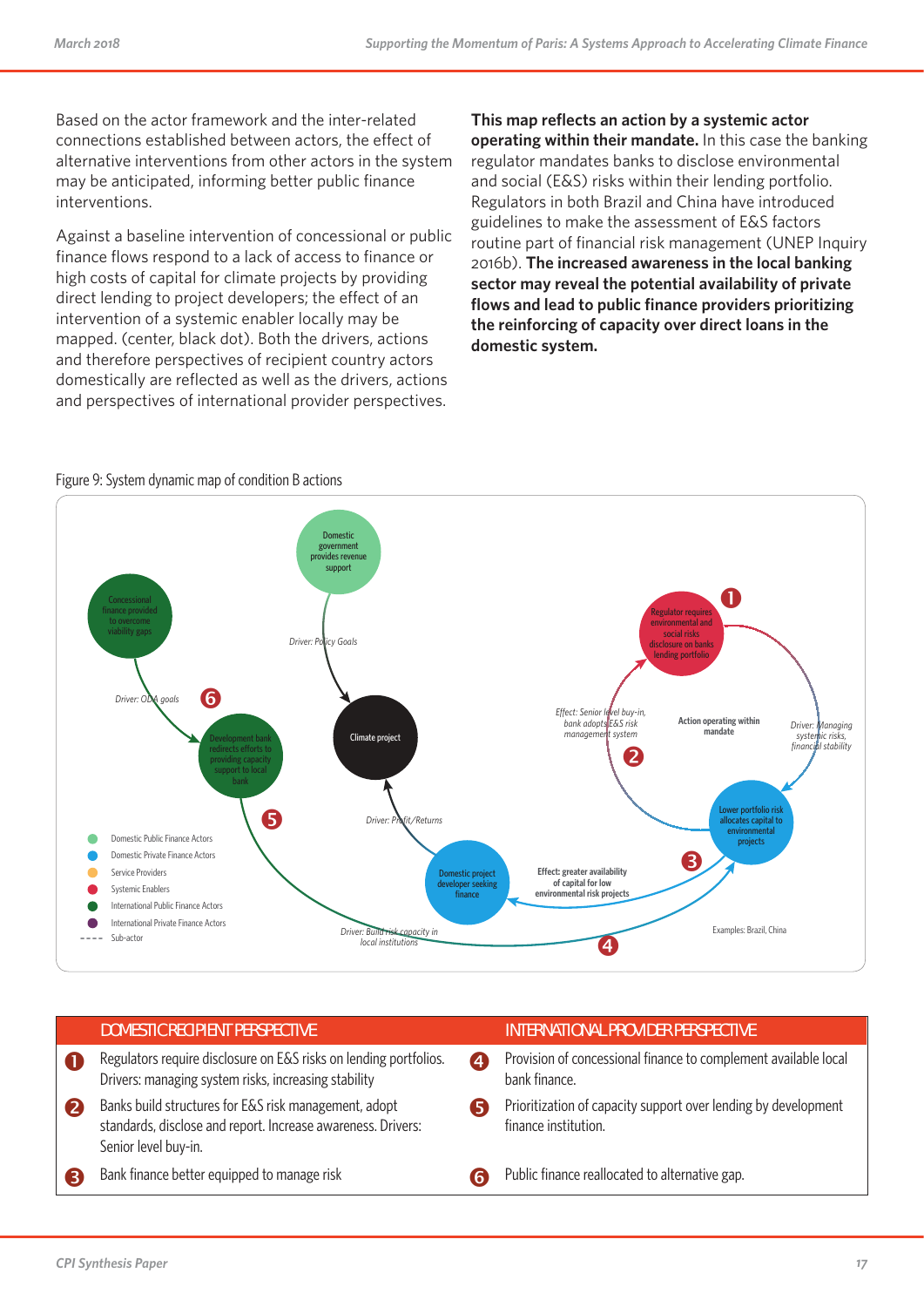# **5. System approaches to assist coordination and collaboration among international public finance actors**

Within the international public finance sub-system, system mapping can help identify opportunities for coordination and collaboration among institutions, for example by identifying the main channels and leverage points.

**Adopting a social network analysis, the key** *influencers* **and** *connectors* **across the international public climate finance system may be measured to help understand leverage points or bottlenecks.** Figure 8 illustrates the number of financial flow relationships over 2013 and 2014 based on the Global Landscape of Climate Finance. Some government, bilateral aid sources of climate finance with the most reach across the system may be identified (left hand side graph). Whereas major development banks, climate funds and international agencies may have the most influence as represented by number of incoming connections.

The relative robustness of the system may be measured through its connectivity. For example, most OECD countries possess over 10 outgoing financial flow connections to other actors, but among multilateral climate funds, only one such entity has more than 10 outgoing connections.

In theory, coordination among international public actors is useful to ensure lack of duplication of efforts and to help build scale of efforts. However, because institutions have different procurement processes, reporting requirements, and cultures, in practice coordinating closely at project level can be challenging, and the rationale for it needs to be justified.

Beyond the project level, coordination can also be achieved through country-level strategy development by national governments (such as Nationally Determined Contributions and their supplemental policies) that help international actors define and act upon their comparative advantages in line with the national strategy.

Figure 10: Social Network Analysis of climate finance landscape with actors sized by number of outgoing financial flow connections (left side) and number of incoming financial flows connections (right side)



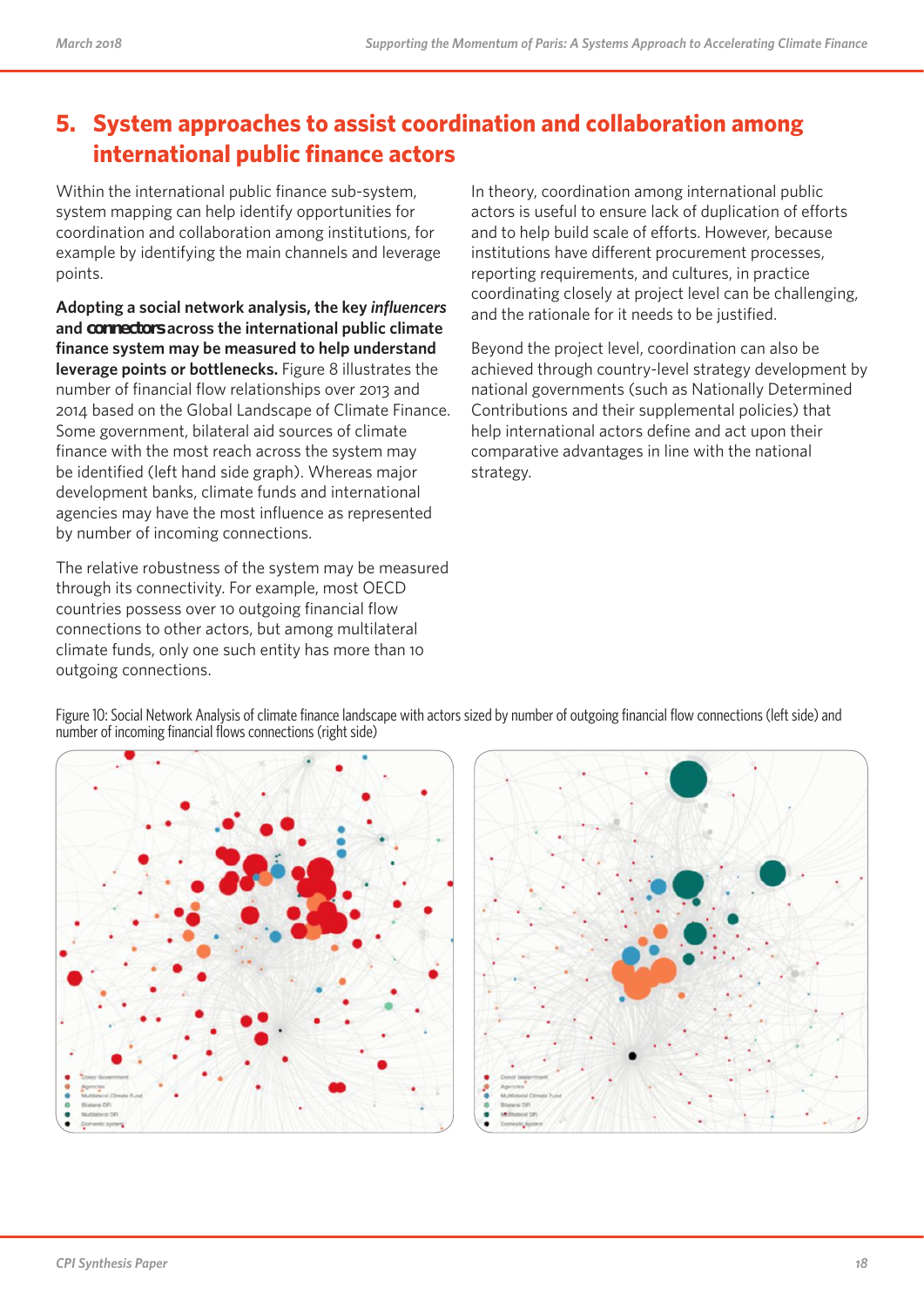# **6. Opportunities for accelerating climate finance in light of needs, comparative strengths, and systemic considerations**

Optimizing the use of international sources of public climate finance requires recognition of existing and emerging actors' inherent constraints, the capacity and needs of developing country systems to absorb finance, and a long-term view of how circumstances change in uncertain economic and political environments.

The systems approach frameworks developed in this project offer methods to enhance coordination and collaboration among actors both within the international public climate finance system, and during design of interventions within developing country contexts.

Figure 9 overleaf provides a graphic overview of needs and gaps drivers across developing countries, against the drivers of public finance actor perspectives.

- While specific systems and needs are best evaluated on a country by country basis, short-termism, growing risks and volatility are prevalent across developing country financial systems, impacting currency risk evaluation and potential public support for climate policies.
- Access to finance, the costs of and suitability of current financial products, and lack of tools and methods to enact low carbon and climate resilient projects remain the key barriers to climate finance growth. Political and policy risks in the domestic environment are also cited as a key barrier to address in supporting private finance solutions.
- The most prevalent instruments and solutions identified include blended or structured finance vehicles, utilising concessional finance; de-risking instruments such as guarantees or insurance; the provision of data and tools to manage uncertain risks; and policy support and technical assistance to reduce or manage political risks.

However, while such solutions are commonly called for, delivering them at scale require some of the major public finance actors in climate finance to adapt and change business models.

International Public Actors have been constrained by:

• Perceived trade-offs in meeting multiple mandates on poverty alleviation, development and climate change, creating silo effects within organisations and budget lines.

- Over-prudence in leveraging capital against healthy balance sheets. While recent efforts have leveraged greater amounts of capital, current risk ratios by some actors, particularly some bilateral development banks, are over-prudent.
- Lack of linkages on use of grant capital in combination with domestic policy or enabling environment risk reduction due to lengthy procedures, political pressures or lack of innovation culture in some institutions. This constraint may be reinforced by sources of concessional capital being bottlenecked in key 'connector' institutions such as the GCF.

International Public Actors are best positioned to:

- Scale up blended finance and risk mitigation instrument offerings in line with a more flexible capital raising strategy.
- Harmonize existing procedures and standards, including through coordination with new institutions. AIIB and NDB, as well as subregional and smaller national development banks, can learn from MDBs to set targets, harmonize accounting, and mainstream climate into their existing product lines.
- Shift climate finance modes from project finance focus to financial system development focus. So far, there is little effort to support mainstreaming of climate change into financial system development activities; most climate activities have focused on project finance. Our analysis has shown that broader system actors may impact the effectiveness public climate finance flows through:
	- » New regulatory actions for banks and the domestic institutional investments,
	- » Increased information flows through disclosure on ESG risks from service providers, and
	- » New mandates for green debt and equity investments by investors

In light of not only the scale of climate finance needs, but also the type of public finance instruments needed to leverage private flows, the importance of more connected coordination and collaboration by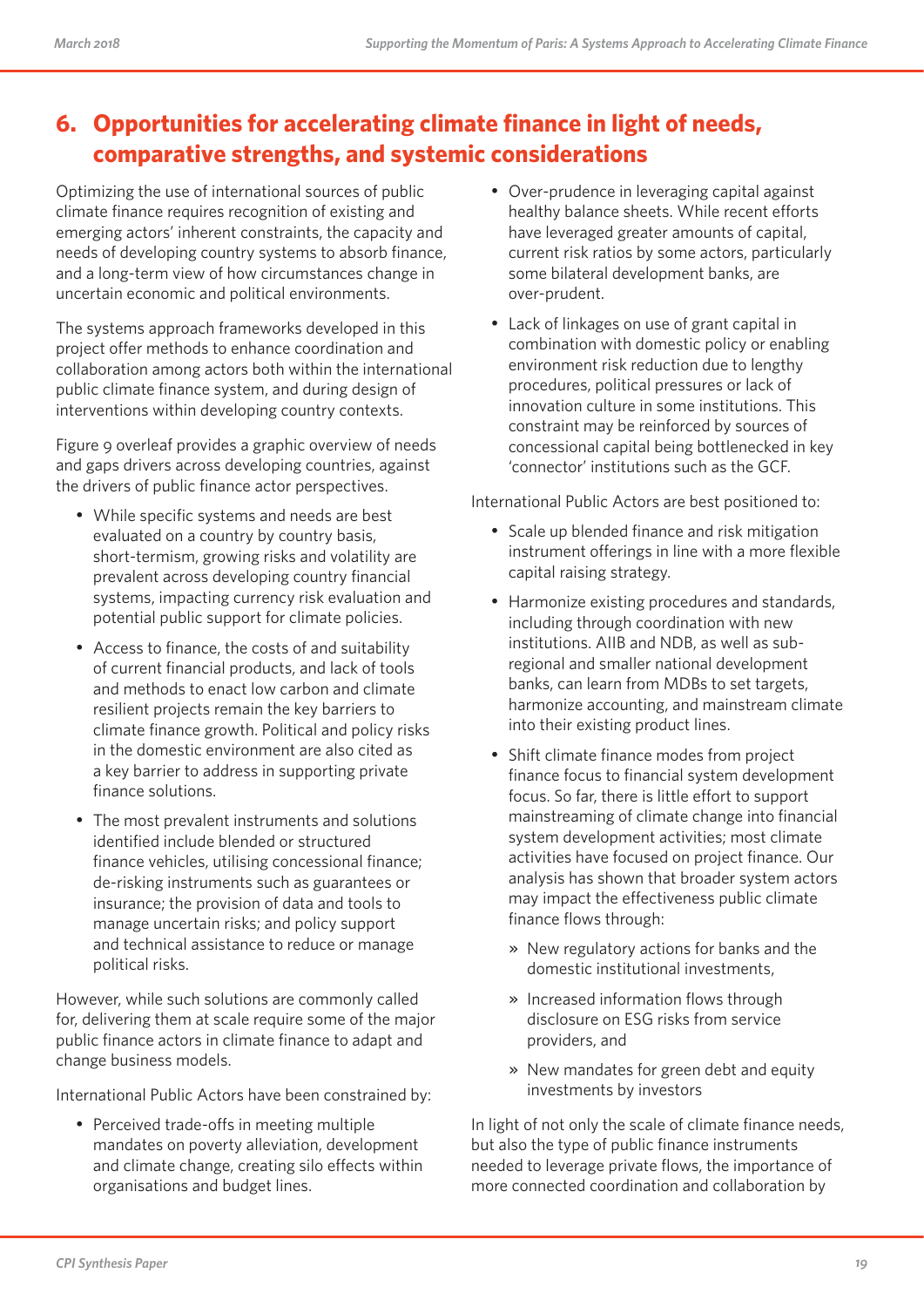international public climate finance actors is crucial. Systems thinking approaches support the recognition of the effects of existing and new actors on scaling overall flows and their direction of travel, as well as support the collective optimisation of public finance interventions

actors can most effectively coordinate and collaborate to achieve enduring impact.

Figure 11: Overview of key needs and solutions in coordination and collaborating on climate finance delivery



to achieve the scale needed – helping to understand not only the specific niche of each actor, but also how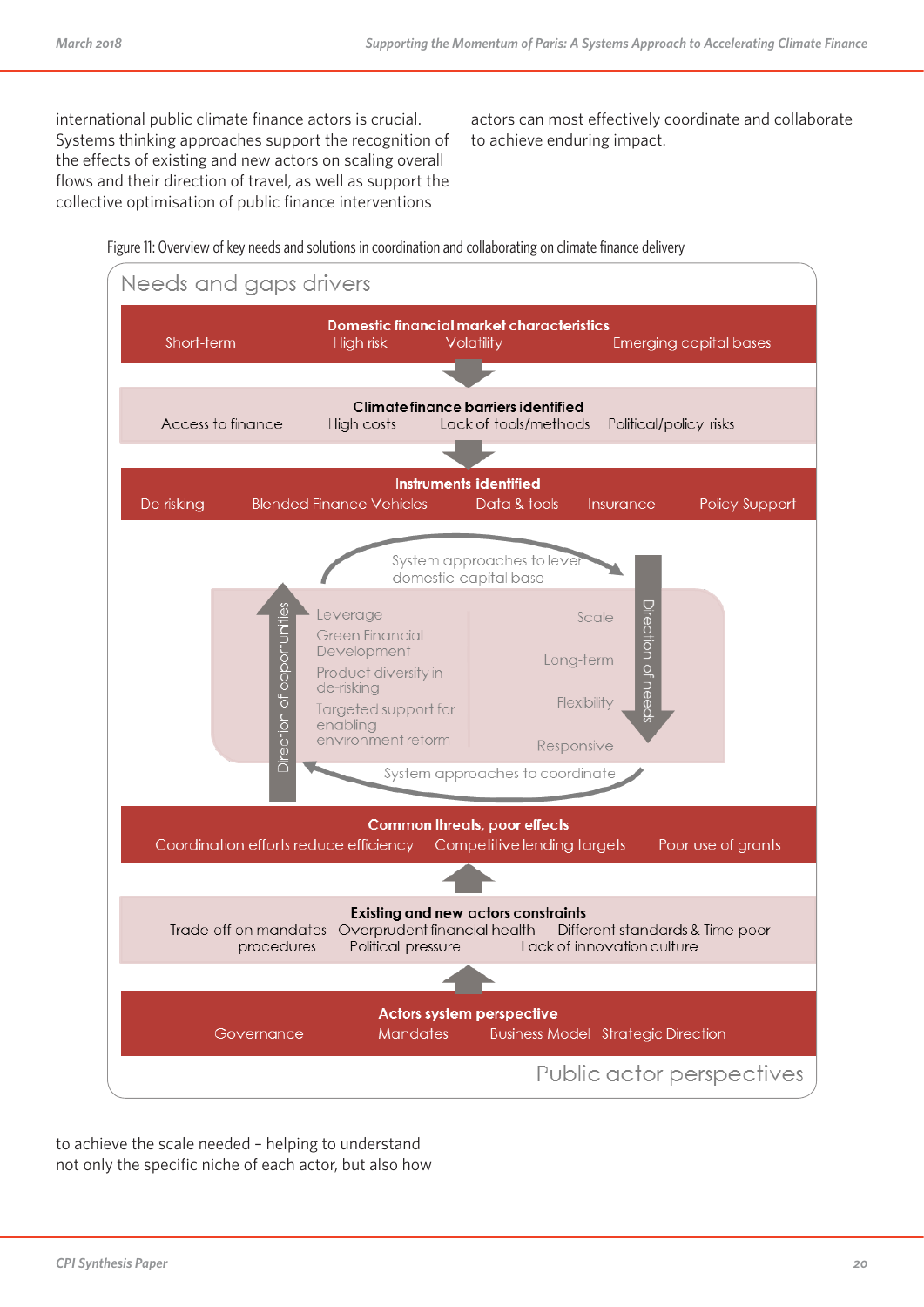# **7. References**

Aronson, D. 1998. Overview of Systems Thinking.

- Azoulay P., Ziven, JSG, Manso, G. 2010. Incentives and Creativity: Evidence from the Academic Life Sciences. Available at: http://pazoulay.scripts.mit. edu/docs/hhmi.pdf
- Bhattacharya, A. Oppenheim, J. Stern, N. 2015. Driving sustainable development through better infrastructure: Key elements of a transformation program.
- Buchner B., Trabacchi, C. Mazza, F., Abramskiehn, D., Wang, D. 2015. Global Landscape of Climate Finance 2015. Available at: https://climatepolicyinitiative.org/wp-content/uploads/2015/11/ Global-Landscape-of-Climate-Finance-2015.pdf
- Buchner, B., Mazza, F., Falzon, J. 2016. Global Climate Finance: An Updated View on 2013 and 2014 Flows. Available at: https://climatepolicyinitiative. org/publication/global-climate-finance-updatedview-2013-2014-flows/
- CDB 2012. Review of Caribbean Development Banks Lending Products – Final Report. Available at: http://www.caribank.org/uploads/2012/05/ SDF8\_2\_NM\_11\_Review\_of\_CDB\_Lending\_Products.pdf
- CGD 2013. OPIC Unleashed: Strengthening US Tools to Promote Private-Sector Development Overseas. Available at: https://www.cgdev.org/sites/default/ files/OPIC-Unleashed-final.pdf
- CGD 2015. Bringing US Development Finance into the 21st Century: Proposal for a Self-Sustaining, Full-Service USDFC. Available at: https://www. cgdev.org/sites/default/files/CGD-Rethinking-US-Development-Policy-Leo-Moss-Development-Finance-Corporation.pdf
- Delgado, C., Wolosin, M., Purvis, N. 2013. Restoring and protecting agricultural and forest landscapes and increasing agricultural productivity. New Climate Economy.
- Downs, E. 2011. Inside China Inc. China Development Bank's Cross-border Energy Deals. Available at: https://www.brookings.edu/wp-content/ uploads/2016/06/0321\_china\_energy\_downs.pdf
- EIB. 2016. Banking in Sub-Saharan Africa. European Investment Bank. Luxembourg.
- Exim 2015. Report to the U.S. Congress on Global Export Credit Competition. Available at: http://www. exim.gov/sites/default/files/reports/EXIM%20 2014CompetReport\_0611.pdf
- Gopal, S. Clarke, T. 2015. System Mapping: A Guide to Developing Actor Maps. FSG
- IDA 2017. Towards 2030: Investing in Growth, Resilience and Opportunity. Available at: http://documents.worldbank.org/curated/ en/348661486654455091/pdf/112728-correctfile-PUBLIC-Rpt-from-EDs-Additions-to-IDA-Resources-2-9-17-For-Disclosure.pdf
- IFC 2016. Climate Investment Opportunities in Emerging Markets. International Finance Corporation. Washington D.C.
- IMF 2016a. Global Financial Stability Report 2015/2016. International Monetary Fund. Washington. D.C.
- IMF 2016b, World Investment Outlook 2016. International Monetary Fund. Washington. D.C.
- IMF 2016c. Capital flows review of experience with the institutional view. International Monetary Fund. Washington. D.C.
- JICA 2017. Investor Presentation. Available at: https:// www.jica.go.jp/english/ir/financial/c8h0vm0000aypxks-att/IRpresentation.pdf
- McKinsey 2016. Financing Change: How to mobilize private-sector financing for sustainable infrastructure. McKinsey Center for Business and Environment.
- MDBs. 2016. 2015 Joint Report on Multilateral Development Banks' Climate Finance.
- Myers, G. 2016. Zambia Solar Auction Sees Record Low Bid Of 6.02 ¢/kWh. Available at: https:// cleantechnica.com/2016/06/20/zambia-solarauction-sees-record-low-bid-6-02-¢kwh/
- NORAD 2014. Real-Time Evaluation of Norway's International Climate and Forest Initiative. Available at: https://www.oecd.org/derec/norway/ Real-Time-Evaluation-of-Norway-International-Climate-and-Forest-Initiative-Synthesising-Report-2007-2013.pdf
- ODI 2014. Guarantees for Development. Available at: https://www.odi.org/sites/odi.org.uk/files/odi-assets/publications-opinion-files/9398.pdf